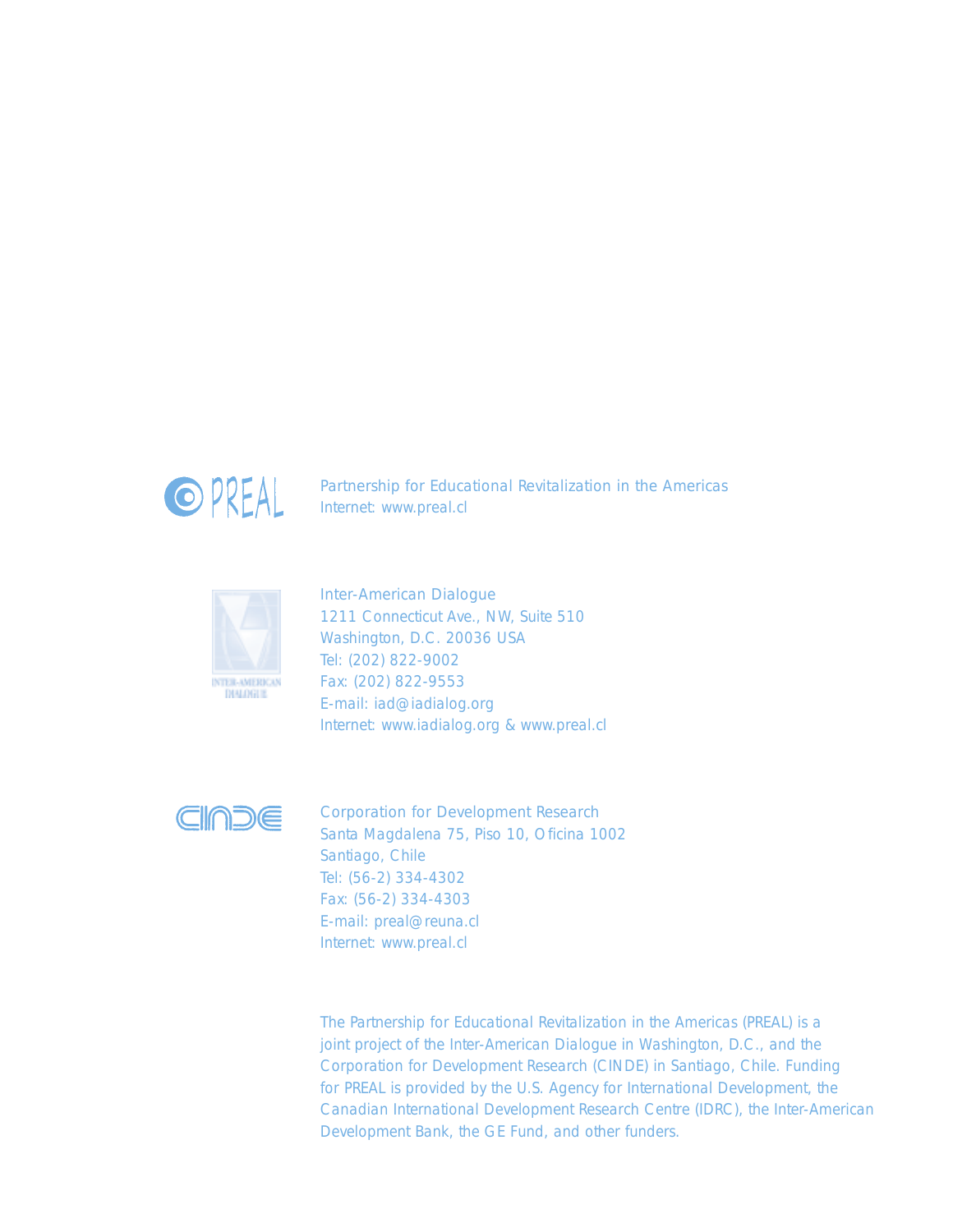

Partnership for Educational Revitalization in the Americas

## **THE FUTURE AT STAKE**

Report of the Task Force

on Education, Equity and

Economic Competitiveness

in Latin America and

the Caribbean



**INTER-AMERICAN DIALOGUE** 

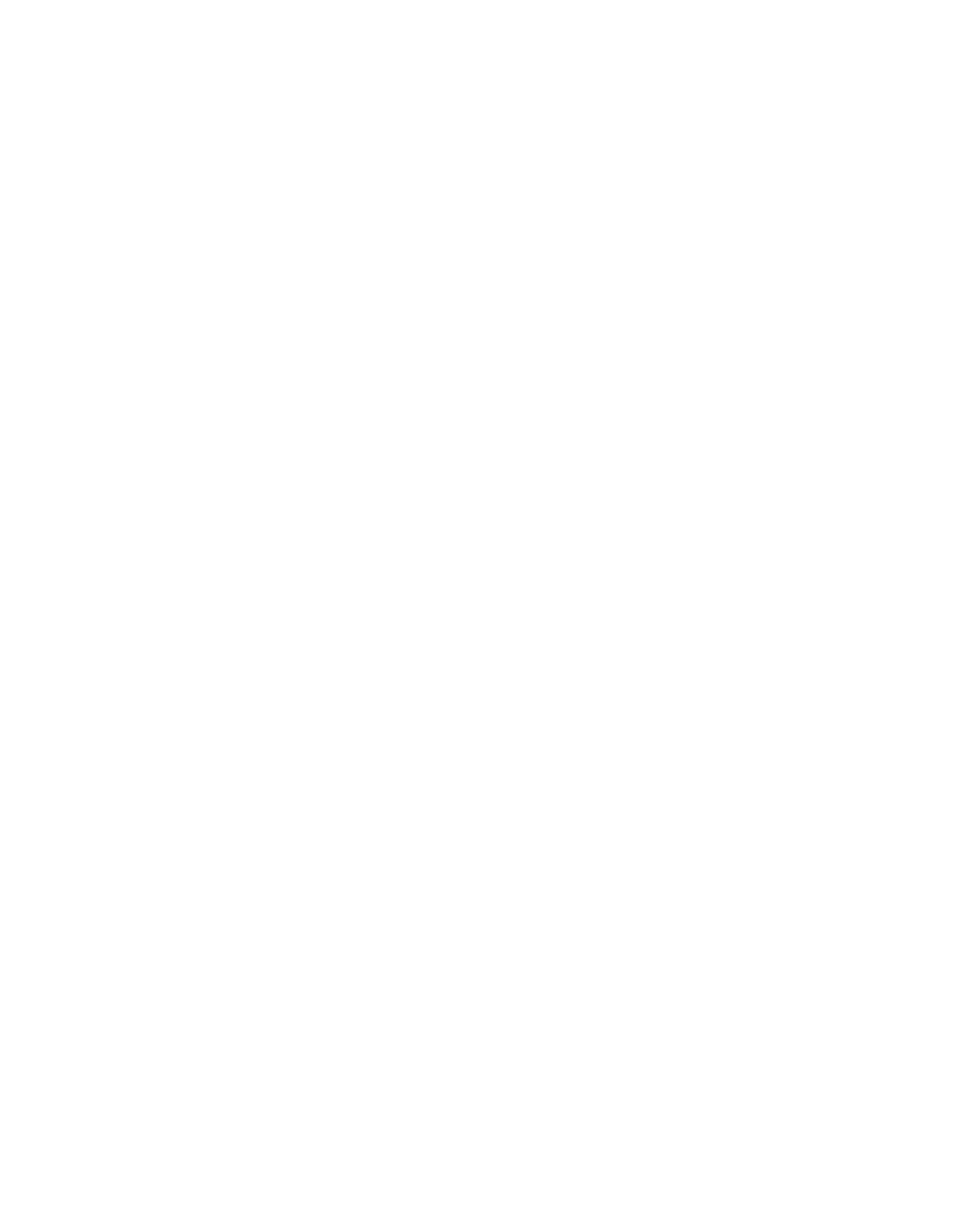## **THE FUTURE AT STAKE**

Report of the Task Force

on Education, Equity and

Economic Competitiveness

in Latin America and

the Caribbean

April 1998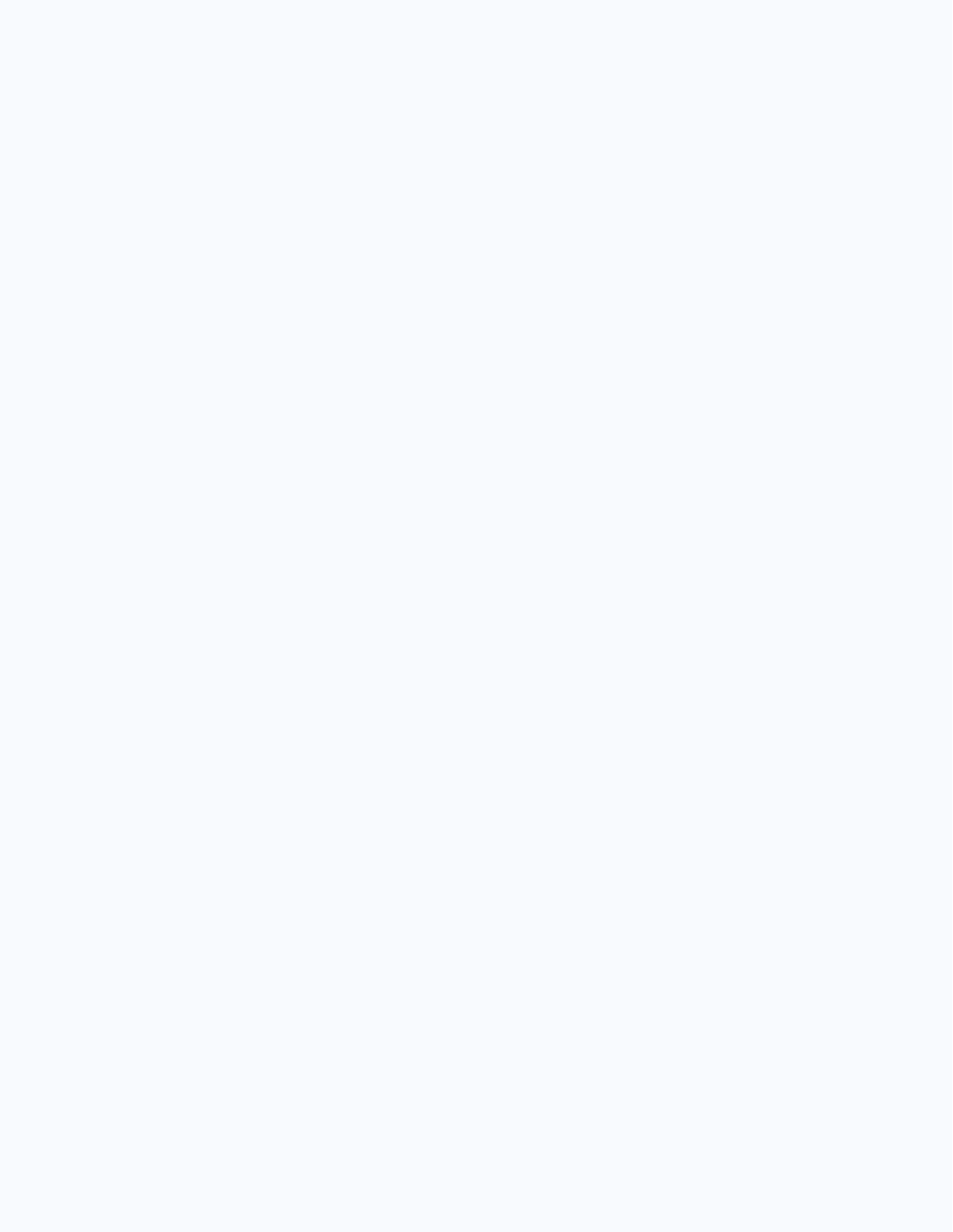## TABLE OF **CONTENTS**

| Members of the Task Force on Education, Equity and<br>Economic Competitiveness in Latin America and the Caribbean [11] [11] Economic Competitiveness in Latin America and the Caribbean [11] $\cdot$ |  |
|------------------------------------------------------------------------------------------------------------------------------------------------------------------------------------------------------|--|
|                                                                                                                                                                                                      |  |
| Report of the Task Force on Education, Equity and<br>Economic Competitiveness in Latin America and the Caribbean                                                                                     |  |
|                                                                                                                                                                                                      |  |
|                                                                                                                                                                                                      |  |
|                                                                                                                                                                                                      |  |
|                                                                                                                                                                                                      |  |
|                                                                                                                                                                                                      |  |
|                                                                                                                                                                                                      |  |
|                                                                                                                                                                                                      |  |
| Suggested Readings Material Communications and the Capital Suggested Readings Material Communications and 25                                                                                         |  |
|                                                                                                                                                                                                      |  |
|                                                                                                                                                                                                      |  |

## TABLES

**FIGURES** 

BOXES

| 2. Primary School Repetition and Completion, Latin America and                                                                                             |
|------------------------------------------------------------------------------------------------------------------------------------------------------------|
| 3. Achievement in Mathematics and Science in Five Countries by Type of School,<br>The TIMSS Pilot Study of Achievement of Thirteen-year-old Students, 1992 |
| 4. Public Expenditure on Education, Latin America and the Caribbean, 1980-1994 14                                                                          |
|                                                                                                                                                            |
|                                                                                                                                                            |
| 1. Educational Level of the Labor Force, Latin America and Southeast Asia, 1950-1990 7                                                                     |
|                                                                                                                                                            |
|                                                                                                                                                            |
| 12. Increasing School Authority: Empowering Local Communities in Minas Gerais 12                                                                           |
|                                                                                                                                                            |
|                                                                                                                                                            |
|                                                                                                                                                            |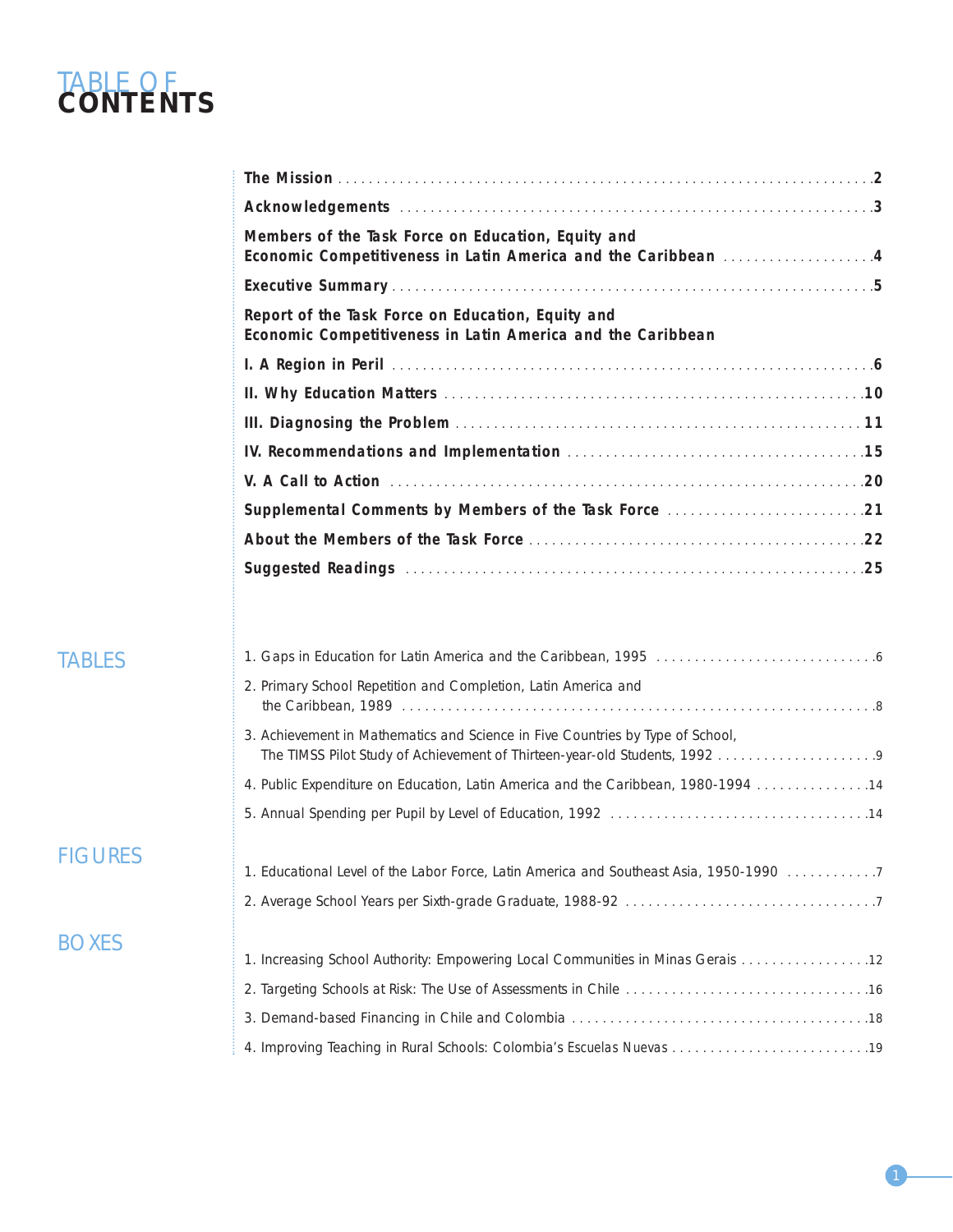## THE **MISSION**

**I** n 1996, the Inter-American Dialogue and the Corporation for Development Research (CINDE) n 1996, the Inter-American Dialogue and the established the Task Force on Education, Equity and Economic Competitiveness in Latin America and the Caribbean.

The Task Force was the central element of a broader program—the Partnership for Educational Revitalization in the Americas (PREAL)—that the Inter-American Dialogue and CINDE established in 1995. The Task Force is composed of distinguished citizens from throughout the region who are concerned about issues of school quality. Its members include leaders in the fields of industry and commerce, government, higher education, law, and religion. Although few of them have previously participated in the education policy debate, all have extensive experience in public policy, and share a strong conviction that schools must be made better.

The Task Force was asked to examine the state of education, and to present its findings and recommendations in a non-technical, policyoriented report. Task Force members were particularly concerned with reaching leaders from outside the education sector, whose support would be crucial to achieving fundamental institutional change. The Task Force sought to:

**promote consensus among diverse sectors of society regarding the need for fundamental education reform, and to create new alliances in support of that reform;**

**broaden the constituency for reform, by involving leaders from outside the education sector;**

**identify new and modern approaches to education policy emerging in the region and elsewhere;** 

**and monitor progress toward improving education policy.**

Task Force members met in Santiago, Chile, in January 1997 to discuss the content and structure of the report and to establish a work plan. Subsequently, staff at the Inter-American Dialogue and CINDE, with the help of several consultants, drafted a report which was discussed and revised at a second meeting in Washington, D.C., in December 1997.

The report that resulted from these deliberations is attached. It reflects the consensus of the members of the Task Force on Education, Equity and Economic Competitiveness. Not every signer agrees fully with every phrase in the text, but except as noted in individual statements—each of the members endorses the report's overall content and tone, and supports its principal recommendations. All subscribe as individuals; institutional affiliations are for purposes of identification only.

We are convinced that better schools are crucial to generating economic growth, promoting equity, and sustaining democratic government. The report proposes a series of practical steps for addressing the serious shortcomings we have detected in the region's schools. We believe that these recommendations provide a firm base for moving forward. We urge every nation in Latin America and the Caribbean to give education reform top priority, to work systematically to develop a broad consensus on the changes needed, and to exercise the political leadership that is essential to achieving fundamental institutional reform.

José Octavio Bordón, co-Chair John Petty, co-Chair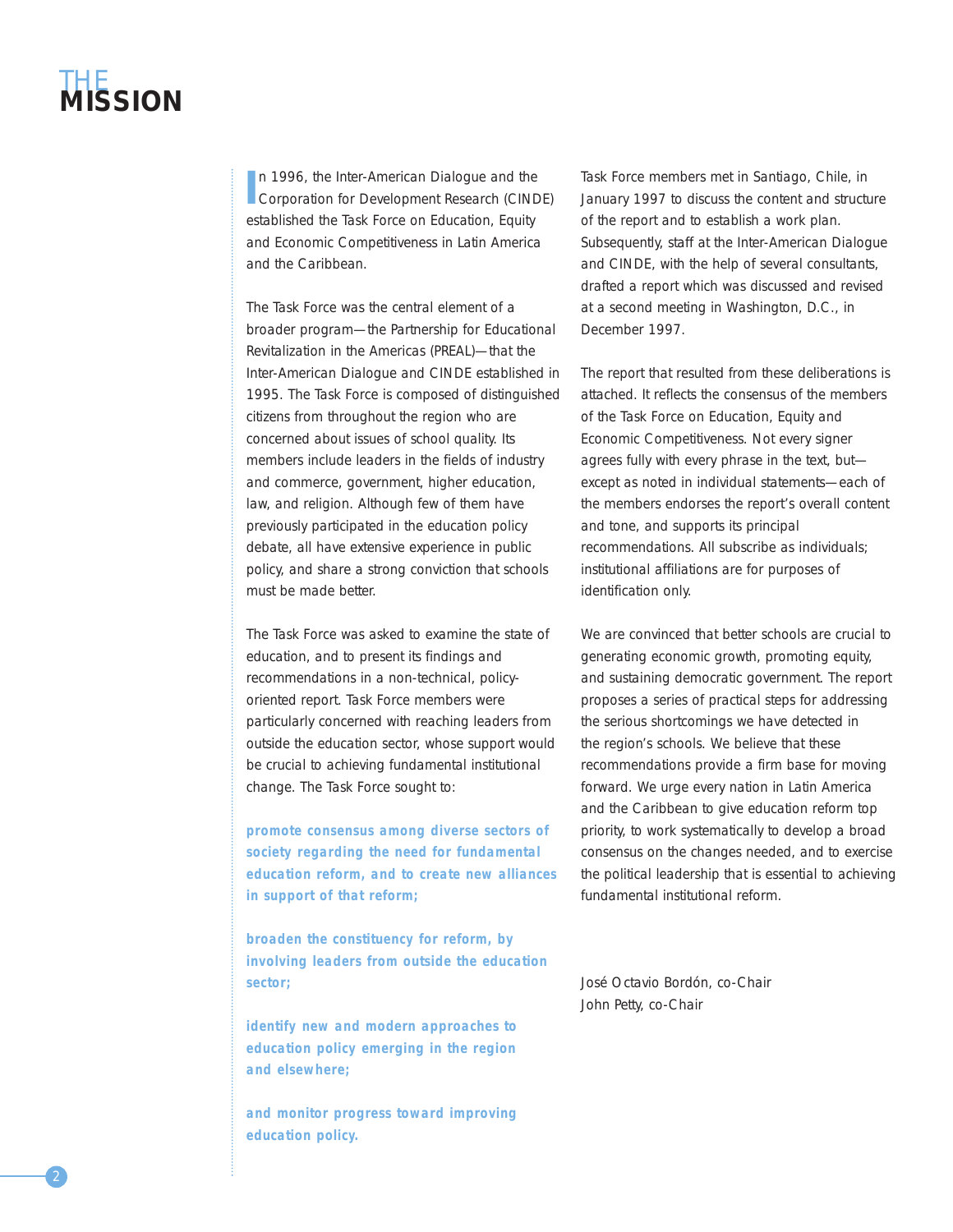## ACKNOWLEDGEMENTS

This report is based on the deliberations of the Task Force on Education, Equity and Economic Competitiveness at its two meetings in 1997. The first was held in Santiago, Chile, under the auspices of the Corporation for Development Research (CINDE). The second was held in Washington, D.C., under the auspices of the Inter-American Dialogue. It draws on documents produced by a variety of education experts. Many people have contributed to the report through informal discussion, commissioned papers, and advice. We particularly want to thank Cecilia Braslavsky, Gloria Calvo, Gustavo Cosse, Cristián Cox, E. Mark Hanson, Nancy Morrison, Robert G. Myers, Diane Ravitch, Robert E. Slavin, and David N. Wilson, all of whom prepared PREAL working papers that informed our deliberations. Michelle Miller played a crucial role in taking the analysis we produced and turning it into a coherent draft report. Patricia Arregui, José Joaquin Brunner, Ernesto Ottone, José Angel Pescador, and Larry Wolff provided important comments on preliminary versions. Marcela Gajardo and Jeffrey Puryear coordinated the preparation of the report, and revised each draft for submission to the Task Force.

The preparation of the report was a collective effort that involved staff from the Inter-American Dialogue and CINDE. Tamara Ortega Goodspeed, Paul Kantz, Sandra Forero, and Carlos Rosales played important roles in generating information, organizing meetings, and reviewing documents at the Dialogue, as did Ana María Andraca and Nelson Martínez at CINDE.

This report would not have been possible without the sustained support of the Inter-American Development Bank, the Canadian International Development Research Centre, the U.S. Agency for International Development, and the GE Fund. Their willingness to provide steady and flexible funding to the Partnership for Educational Revitalization in the Americas (PREAL) over several years has been crucial in developing the information and institutional networks necessary to the project.

We particularly want to offer a special tribute to Francisco J. Garza, a well-known and respected Mexican business executive, who served on the Task Force until his death in October 1997.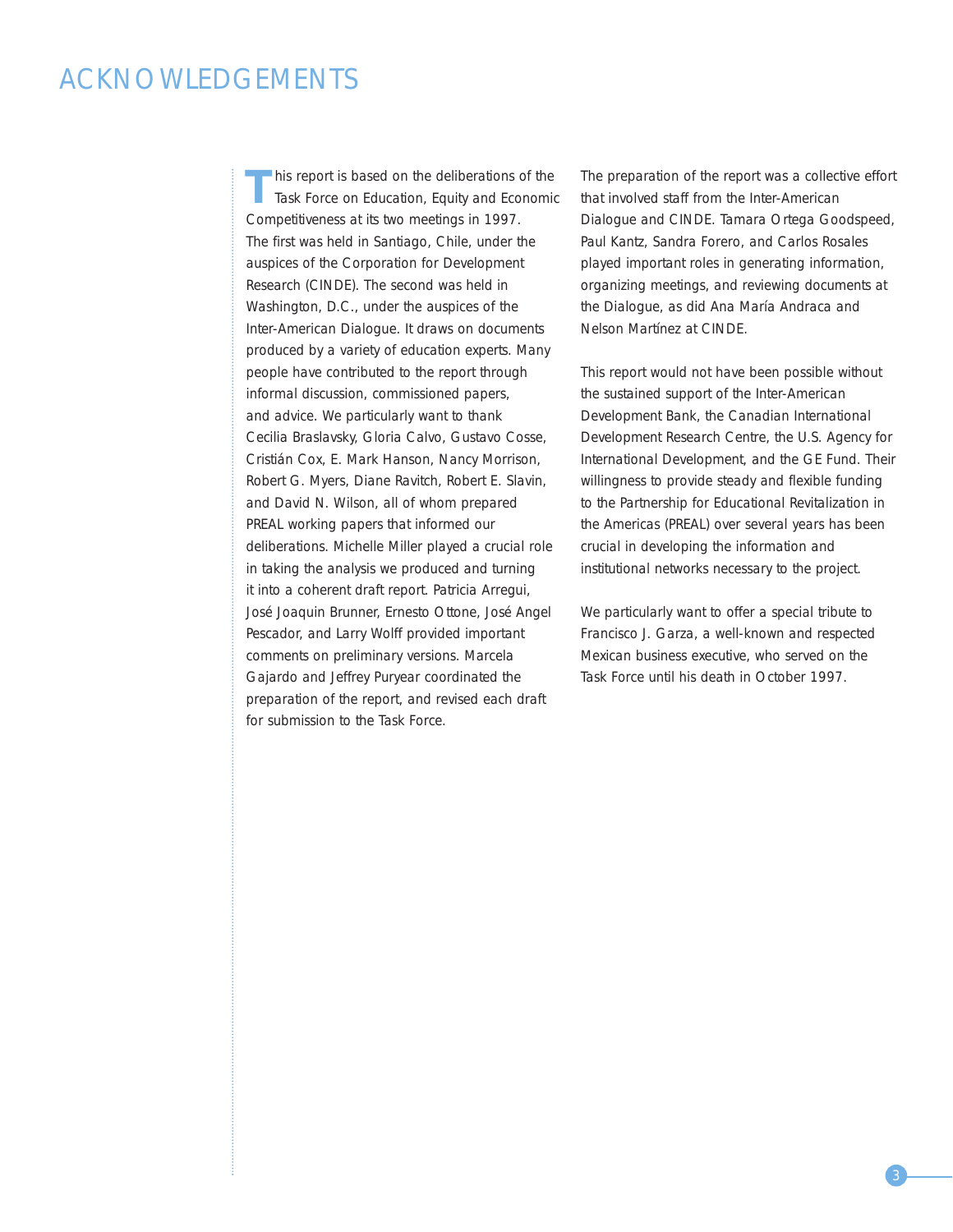## MEMBERS OF THE **TASK FORCE** on Education, Equity and Economic Competitiveness in Latin America and the Caribbean

### **MEMBERS**

4

**José Octavio Bordón,** Co-Chair Argentina

**John Petty,** Co-Chair United States

**Roberto Baquerizo** Ecuador

**Patricio Cariola, S.J.** Chile

**Juan E. Cintrón Patterson** Mexico

**Jonathan Coles** Venezuela

**José María Dagnino Pastore** Argentina

**Nancy Englander** United States

**Peter Hakim** United States

**Ivan Head** Canada

**Rudolf Hommes** Colombia

**Emerson Kapaz** Brazil

**Jacqueline Malagón** Dominican Republic

**José Mindlin** Brazil

**Roberto Murray Meza** El Salvador

**Manuel Fernando Sotomayor** Peru

**Osvaldo Sunkel** Chile

**Celina Vargas do Amaral Peixoto** Brazil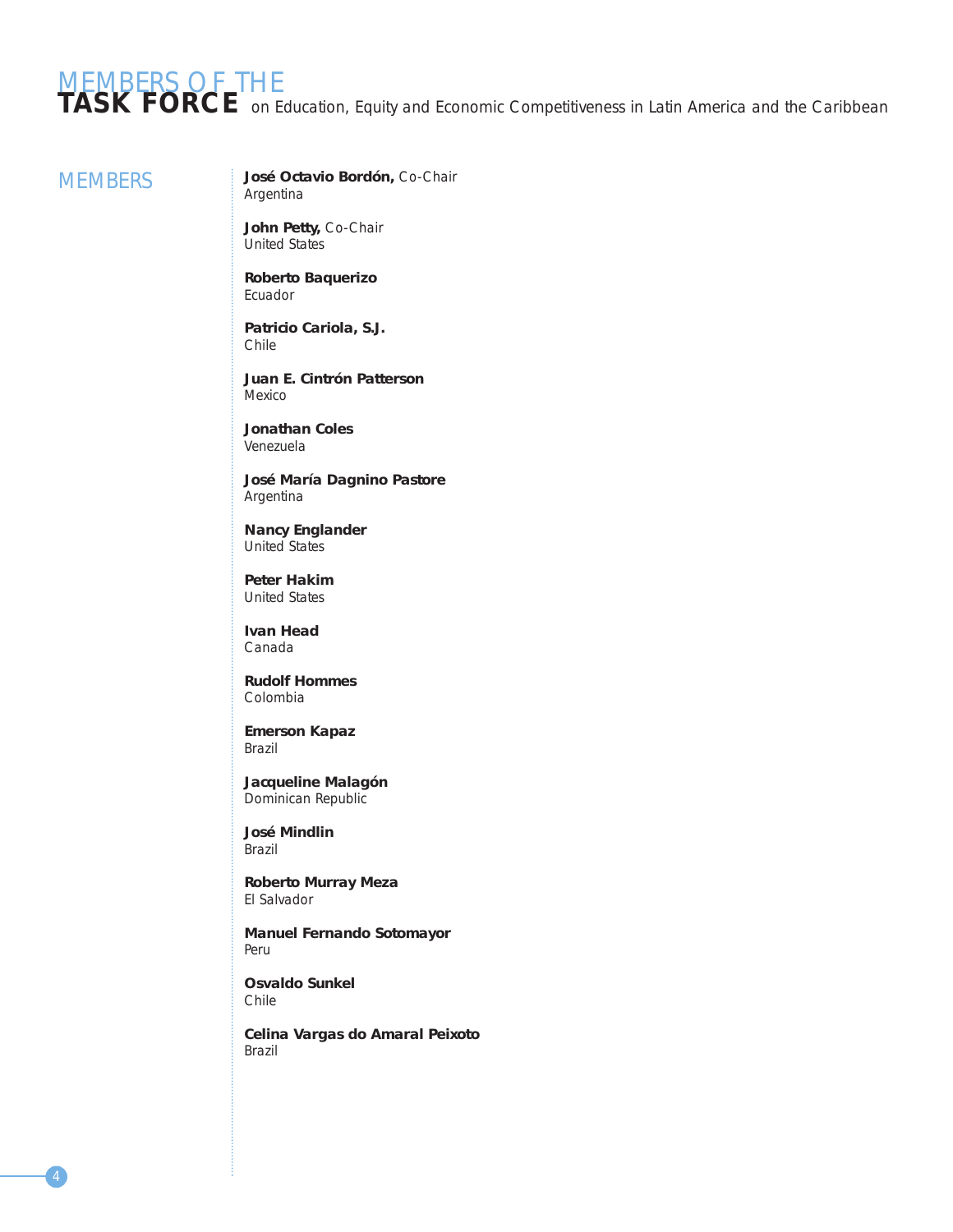## **EXECUTIVE SUMMARY**

**No one disputes that education is vital for economic growth, social advance, and democratic progress. Yet most children in Latin America and the Caribbean are today deprived of a decent,** high-quality education. Indeed, Latin America's schools are in crisis. They are not educating the region's young. Instead of contributing to progress, they are holding back the region and its people—reinforcing poverty, inequality, and poor economic performance. Students from the region's top private schools perform at levels comparable to schools in the industrialized countries. Public school students, in contrast, perform dismally by any standard. Latin America's future will be bleak until all its children are provided real opportunities for decent education.

Our Task Force offers parents, governments, educators, the business community, political leaders, private citizens, and international financial agencies four key recommendations to make schools better. These recommendations are designed to work together. The problems that plague the region's schools are systemic, and must be addressed along several dimensions at once.

#### RECOMMENDATION #1 **Set standards for the education system and measure progress toward meeting them.**

Governments should establish clear education standards, introduce national tests, and use the results to revise programs and reallocate resources. Latin American and Caribbean nations should have their students participate in international tests so they can compare the quality of their schools with those of other countries.

#### RECOMMENDATION #2

#### **Give schools and local communities more control over—and responsibility for—education.**

Centralized education systems deny school principals, teachers, and parents the authority they need to improve school performance. Central governments should develop a new role withdrawing from directly running schools and concentrating instead on generating funds, setting standards, promoting equity, monitoring progress, and evaluating results. They should give school directors, parents, and local communities greater responsibility for school management, including authority over teachers. Parents should have choices among competing schools.

#### RECOMMENDATION #3

**Strengthen the teaching profession, by raising salaries, reforming training, and making teachers more accountable to the communities they serve.**

Teachers in the public schools are often underpaid, underprepared, and poorly managed. Governments should take firm steps to make teaching a stronger and more attractive profession. School principals and the local community should have the authority and resources to reward good teachers.

#### RECOMMENDATION #4

**Invest more money per student in preschool, primary and secondary education.**

The changes required in Latin America's schools (as spelled out in recommendations 1-3) cannot be provided at present levels of expenditure. Expenditures per pupil in public schools lag far behind those in private schools, and in the public schools of other regions. Governments will have to invest significantly more if they are to increase the quality and equity of basic education. More money alone, of course, will not solve the problem. New funds will be wasted unless they are coupled with the major institutional reforms we are recommending. Both fundamental change and additional resources are needed.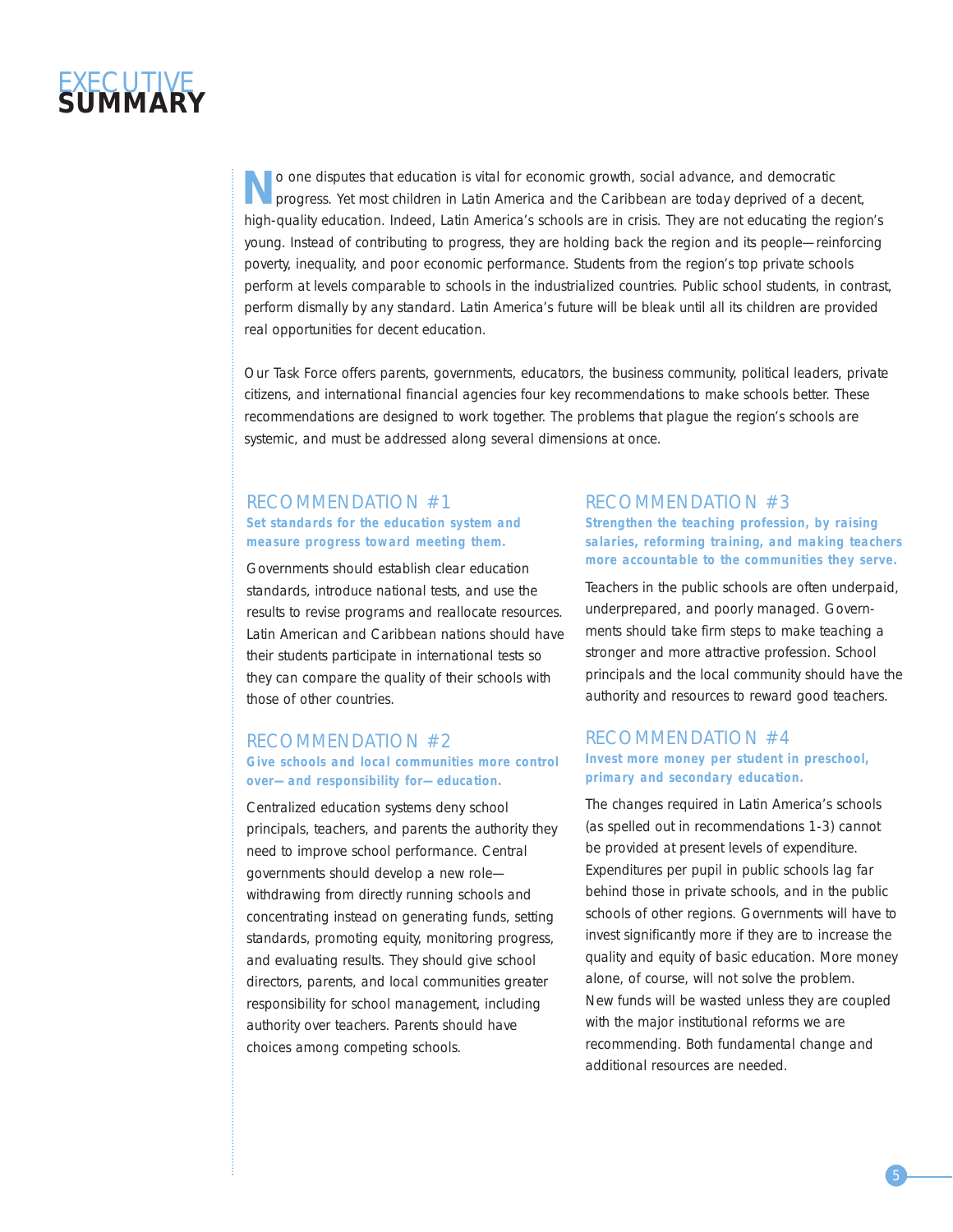

**"All over the world it is taken for granted that educational achievement and economic success are closely linked—that the struggle to raise a nation's living standards is fought first and foremost in the classroom."**

**The Economist, March 29, 1997**

**E**ducation throughout Latin America and the Caribbean is in crisis. Enrollments have expanded rapidly and dramatically over the past three decades, but quality has eroded just as dramatically. Language, mathematics, and science teaching is dismal in most places. Few students develop strong skills in critical thinking, problemsolving, or decision-making. Only the small number of children attending elite private schools get an adequate education. The vast majority attend weak and under-funded public schools, where they fail to acquire the knowledge and skills needed for economic success or active citizenship. At a time when good schools are increasingly crucial to economic growth, Latin America is falling behind.

Indicators of the region's educational crisis include:

#### **LOW TEST SCORES.**

International comparisons underscore the poor performance of Latin American schools. Only two countries from Latin America chose to participate in a worldwide test of fourth grade math and science skills in 1996. One of them—Colombia ranked fortieth out of the forty-one countries surveyed, below every participating Asian, Eastern European, and Middle Eastern country. The other— Mexico—refused to allow its scores to be published. An earlier cross-national test of reading ability among nine-year-olds produced no less troubling results. Venezuela—the only Latin American country in the study—scored the lowest of the twenty-seven participating countries, well below Hong Kong, Singapore, and Indonesia. In a 1992 study of math and science skills, Brazilian thirteen-year-olds from Sao Paulo and Fortaleza scored below all but one of the nineteen participating countries. We commend these few countries for making their schools compete internationally, but their performance highlights the educational crisis in Latin America and the Caribbean. The reluctance of most Latin American countries to take part in cross-national testing is a strong indictment of the failure of education in the region.

#### **POOR EDUCATIONAL ATTAINMENT.**

Latin American and Caribbean students enter the labor force with less education than their counterparts in Asia and the Middle East—and the gap is increasing. On average, Latin American workers have nearly two years less schooling than workers in other countries with similar incomes **(Table 1)**.

#### **Table 1.**

**Gaps in Education for Latin America and the Caribbean, 1995**

|                                                  | I atin<br>America | Countries at<br>similar levels<br>of economic<br>development |
|--------------------------------------------------|-------------------|--------------------------------------------------------------|
| Percent completing<br>fourth grade               | 66%               | 82%                                                          |
| Average years<br>of schooling for<br>labor force | 52                | 7 O                                                          |

Source: Inter-American Development Bank, *Economic and Social Progress in Latin America, 1996 Report* (Washington, DC: Inter-American Development Bank, 1996).

The comparison with the high-growth economies of Southeast Asia is particularly striking. Latin America's labor force has less education today than any country of that region, and appears to be steadily falling further behind **(Figure 1)**.

More Latin American children are entering primary school than ever before, but few get very far. Roughly half of all students fail the first grade. Nearly a third repeat whatever grade they are in. In Honduras, Guatemala, El Salvador, and Nicaragua, the average student takes 10 years to complete six years of primary school **(Figure 2)**. High repetition is usually associated with inadequate learning, and the problem is most severe for poor, rural, and indigenous children. As **Table 2** indicates, a few countries do better than the dismal average.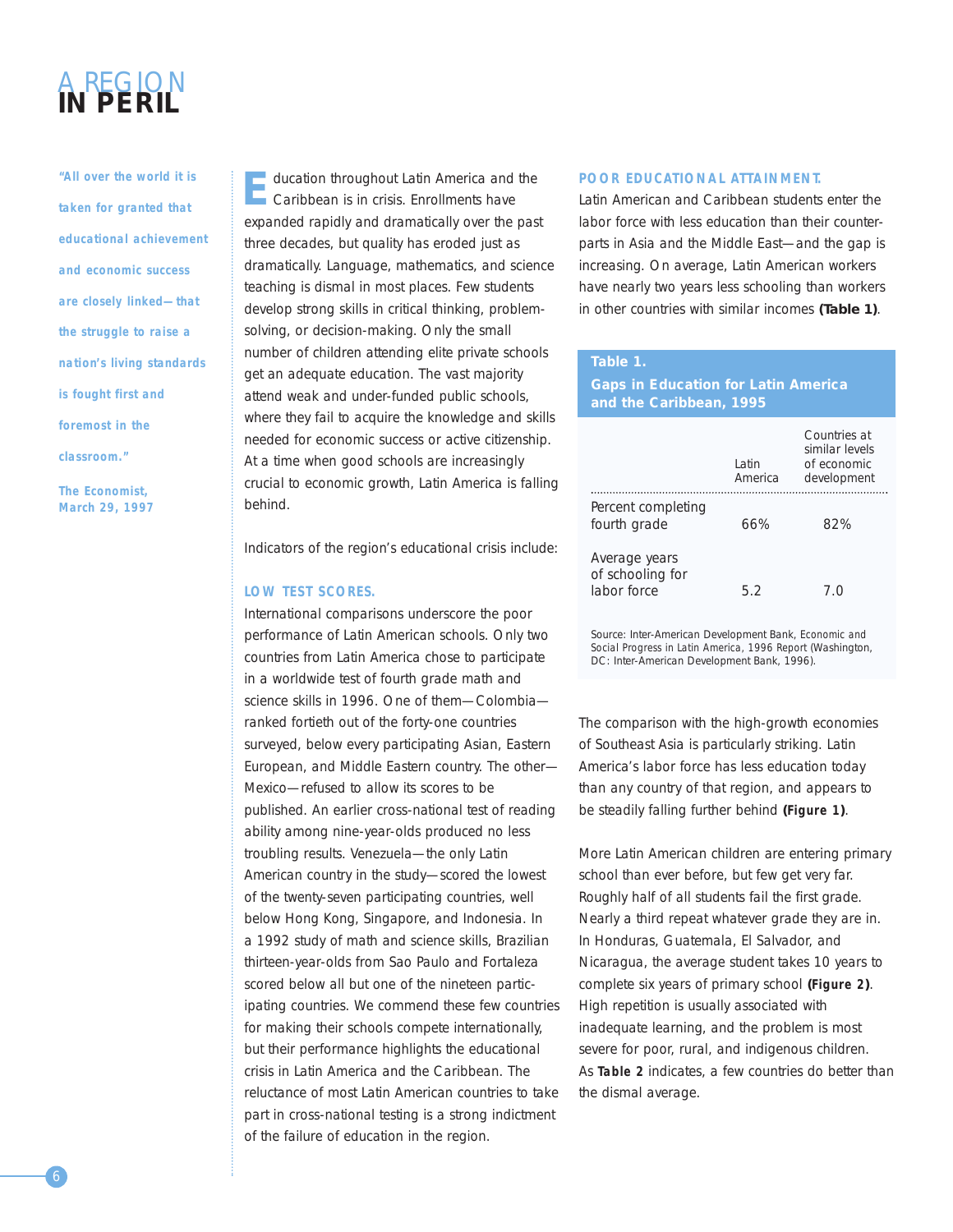The cost of teaching children who are repeating a grade was recently estimated at \$3.3 billion nearly one-third of public spending on primary education in the region.

One out of two students in Latin America never finishes the sixth grade (although there are wide variations among countries). The contrast with the newly industrialized countries of East Asia is striking. In Korea and Malaysia, more than 95 percent of students graduate from primary school; in Sri Lanka and Thailand, more than 80 percent; and in China, about 70 percent.

Latin America's record at the secondary level is no better. Only one out of three children attends secondary school, compared to over 80 percent in Southeast Asia. Most of those who enter never graduate. They drop out to take jobs, but they lack the language, math, science, and problem-solving skills necessary for success in modern economies.

The gap in educational attainment between Latin America and East Asia is getting worse. The average East Asian child will soon be going to school for as many years as in Europe, Japan, and the United States. Latin American and Caribbean children are left out of this progress.



Source: Juan Luis Londoño, *Poverty, Inequality, and Human Capital Development in Latin America, 1950-2025* (Washington, DC: Inter-American Development Bank, 1996).



Source: Inter-American Development Bank, *Economic and Social Progress in Latin America, 1996 Report* (Washington, DC: Inter-American Development Bank, 1996).

#### EDUCATIONAL LEVEL OF THE LABOR FORCE

**Latin America and Southeast Asia, 1950-90**

AVERAGE SCHOOL YEARS PER SIXTH-GRADE GRADUATE

**1988-92**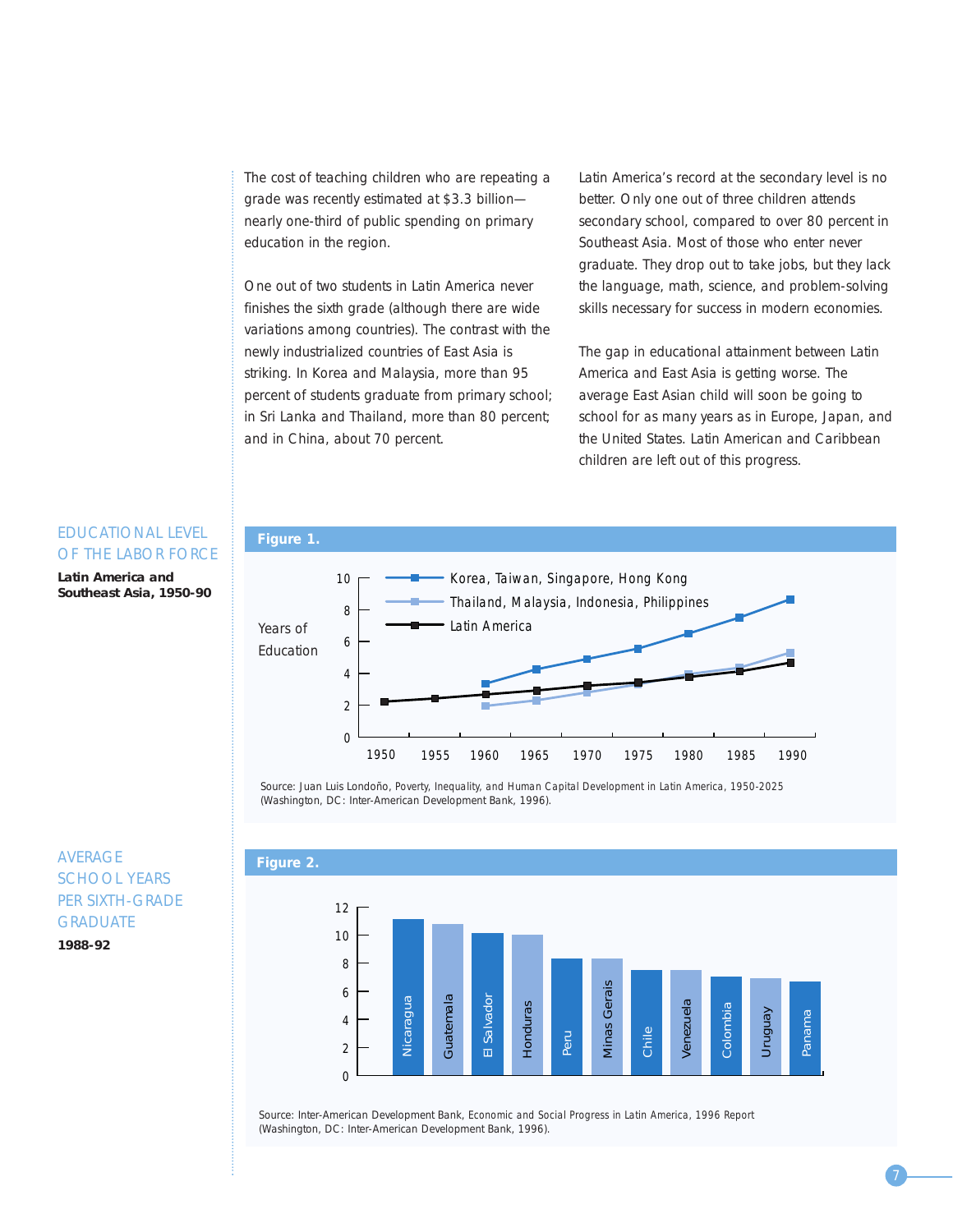### PRIMARY SCHOOL REPETITION AND **COMPLETION**

**Latin America and the Caribbean, 1989**

| Table 2.                                            |                                    |                                                                  |
|-----------------------------------------------------|------------------------------------|------------------------------------------------------------------|
|                                                     | First grade<br>repetition<br>rates | % graduating<br>from 6th grade<br>without repeating<br>any grade |
| Jamaica                                             | 6                                  | 52                                                               |
| Chile                                               | 10                                 | 41                                                               |
| Uruguay                                             | 15                                 | 54                                                               |
| Costa Rica                                          | 22                                 | 31                                                               |
| Peru                                                | 28                                 | 21                                                               |
| Venezuela                                           | 28                                 | 14                                                               |
| Argentina                                           | 31                                 | 17                                                               |
| Colombia                                            | 31                                 | 26                                                               |
| <b>Bolivia</b>                                      | 33                                 | 9                                                                |
| Ecuador                                             | 33                                 | 34                                                               |
| <b>Mexico</b>                                       | 33                                 | 23                                                               |
| Panama                                              |                                    | 33                                                               |
| Paraguay                                            | 33                                 | 20                                                               |
| <b>Brazil</b>                                       | 53                                 | 1                                                                |
| <b>Honduras</b>                                     | 53                                 | 12                                                               |
| <b>El Salvador</b>                                  | 54                                 | 4                                                                |
| Guatemala                                           | 55                                 | 9                                                                |
| Dominican<br>Republic                               | 58                                 | 3                                                                |
| Haiti                                               | 61                                 | 1                                                                |
| Weighted average<br>for Latin America/<br>Caribbean | 42                                 | 10                                                               |

Source: Laurence Wolff, Ernesto Schiefelbein and Jorge Valenzuela, "Improving the Quality of Primary Education in Latin America and the Caribbean: Toward the 21st Century," World Bank Discussion Paper No. 257 (Washington, DC: The World Bank, 1994).

#### **INEQUITY.**

Education may be the single most important mechanism to reduce income inequality. In Latin America today, however, education is doing just the opposite: it is exacerbating inequality.

Nothing illustrates better the problem of inequity in Latin America than the enormous chasm between private and public schools. Virtually all families with the resources to do so send their children to private primary and secondary schools. Virtually all poor families—by necessity—send their children to public schools. While not all private schools are of high quality, the best schools in the region are private—and many of these are on a par with the best schools worldwide. Most private schools invest significantly more money per pupil, enabling them to pay teachers higher salaries and provide more teaching materials. Private schools, on average, offer 1,000 hours or more of instruction yearly, while public schools offer 500 to 800 hours. Students in private schools routinely cover 100 percent of the official curriculum, while the average public school student covers just 50 percent. Private school students score significantly higher on achievement tests than do those who attend public schools **( Table 3)**. Not surprisingly, the vast majority of repeaters attend public schools.

Rural schools are the most deprived. Teachers have far less training than in urban settings, funding is lower, and fewer grades are offered. Distance makes it even more difficult for children to complete their primary education, and basic materials, such as libraries and textbooks, are often not available.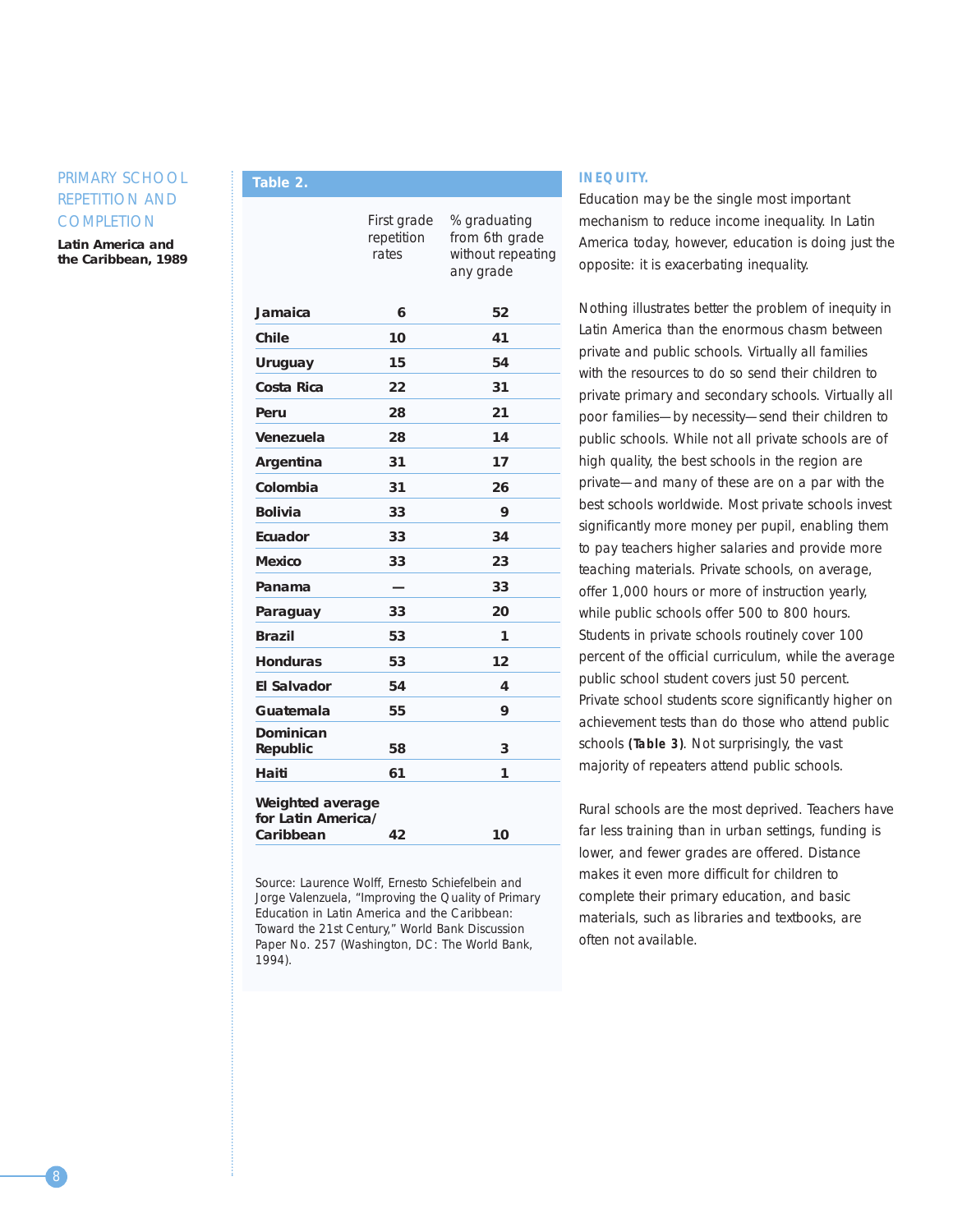### ACHIEVEMENT IN MATHEMATICS AND SCIENCE IN FIVE COUNTRIES BY TYPE OF SCHOOL

**The TIMSS Pilot Study of Achievement of Thirteen-year-old Students, 1992**

| Table 3.                  |                  |                                              |                       |                 |  |
|---------------------------|------------------|----------------------------------------------|-----------------------|-----------------|--|
| <b>MATHEMATICS</b>        | Elite<br>Private | Lower Class Private<br>or Upper Class Public | Lower Class<br>Public | Rural<br>Public |  |
| Argentina                 | 50               | 41                                           | 33                    | 29              |  |
| Colombia                  | 66               | 32                                           | 27                    | 35              |  |
| Costa Rica                | 72               | 59                                           | 44                    | 43              |  |
| <b>Dominican Republic</b> | 60               | 41                                           | 29                    | 31              |  |
| Venezuela                 | 44               | 29                                           | 55                    | 33              |  |
|                           |                  |                                              |                       |                 |  |

**National Average for Thailand: 50 National Average for USA: 52**

#### **SCIENCE**

| Argentina          | 45 | 43 | 37 | 28 |  |
|--------------------|----|----|----|----|--|
| Colombia           | 47 | 29 | 36 | 37 |  |
| Costa Rica         | 66 | 59 | 50 | 50 |  |
| Dominican Republic | 52 | 38 | 29 | 29 |  |
| Venezuela          | 55 | 38 | 37 | 35 |  |

#### **National Average for Thailand: 55 National Average for USA: 55**

Source: Ernesto Schiefelbein, "Education Reform in Latin America and the Caribbean: An Agenda for Action," in *The Major Project of Education in Latin America and the Caribbean* 37 (Santiago, Chile: UNESCO, 1995).

In the important area of gender equality, Latin America and the Caribbean outperform other developing regions. By the early 1980s, in fact, more than 50 percent of all students in the region were female. The challenge now is to treat girls equally once they are in school, by eliminating gender stereotypes and making sure that girls receive the same encouragement to excel in difficult subjects, such as mathematics and science, as do boys.

Latin America has the most unequal distribution of income in the world. Much of that inequality reflects a failure to invest in quality education for its children.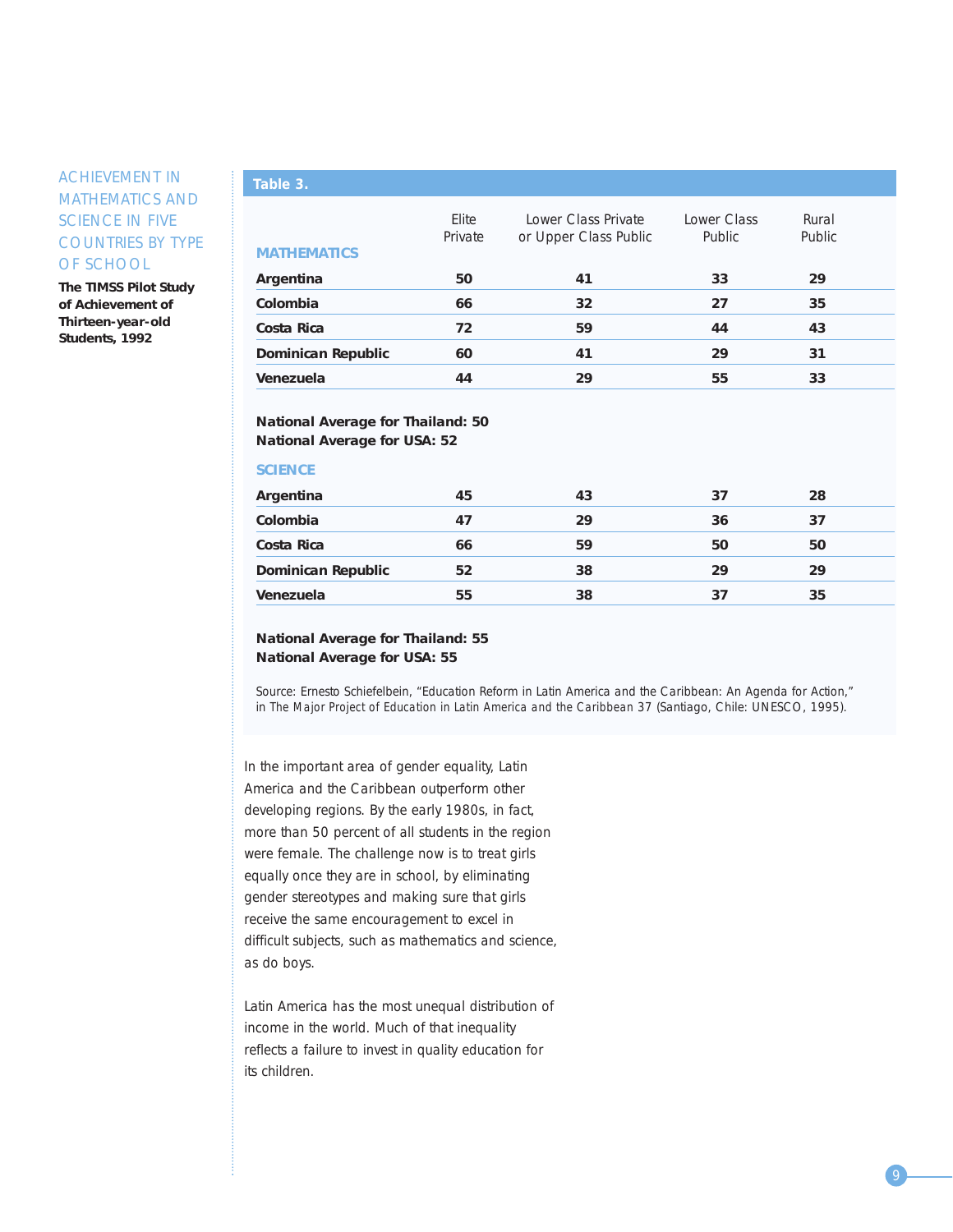## WHY EDUCATION **MATTERS**

igh quality education contributes to economic **growth, social equity, and democracy. It** provides children with skills that are crucial to social and economic success. Education helps reduce fertility and improve health. It makes workers more flexible, better able to learn on the job, and more capable of making good decisions. It encourages entrepreneurial activity. It prepares citizens for responsible participation in the institutions of democracy and civil society.

Historically, education has always gone hand-inhand with economic growth. No country has made significant economic progress without expanding and improving its schools. Virtually all of the fastgrowth economies of East Asia achieved universal primary enrollment by 1965, and then improved school quality by setting high standards and steadily increasing per-pupil investments. Those efforts have endowed East Asian workers with more cognitive skills than workers in Latin America, enabling them to more easily acquire technological capability. Education is estimated to account for nearly 40 percent of the growth differential between East Asia and Latin America. The most important contributor to that difference has been the expansion of high-quality primary schools.

Today, education is more important than ever for the countries of Latin America and the Caribbean. Open economies, global competition, and the shift to technology-based production have expanded the demand for workers who understand mathematics and science, and who can adapt to rapidly changing conditions. Democratic government and state decentralization require citizens who can take on greater responsibility for problem-solving and decision-making. The demand for education is changing rapidly in Latin America and the Caribbean. The supply of education must change as well.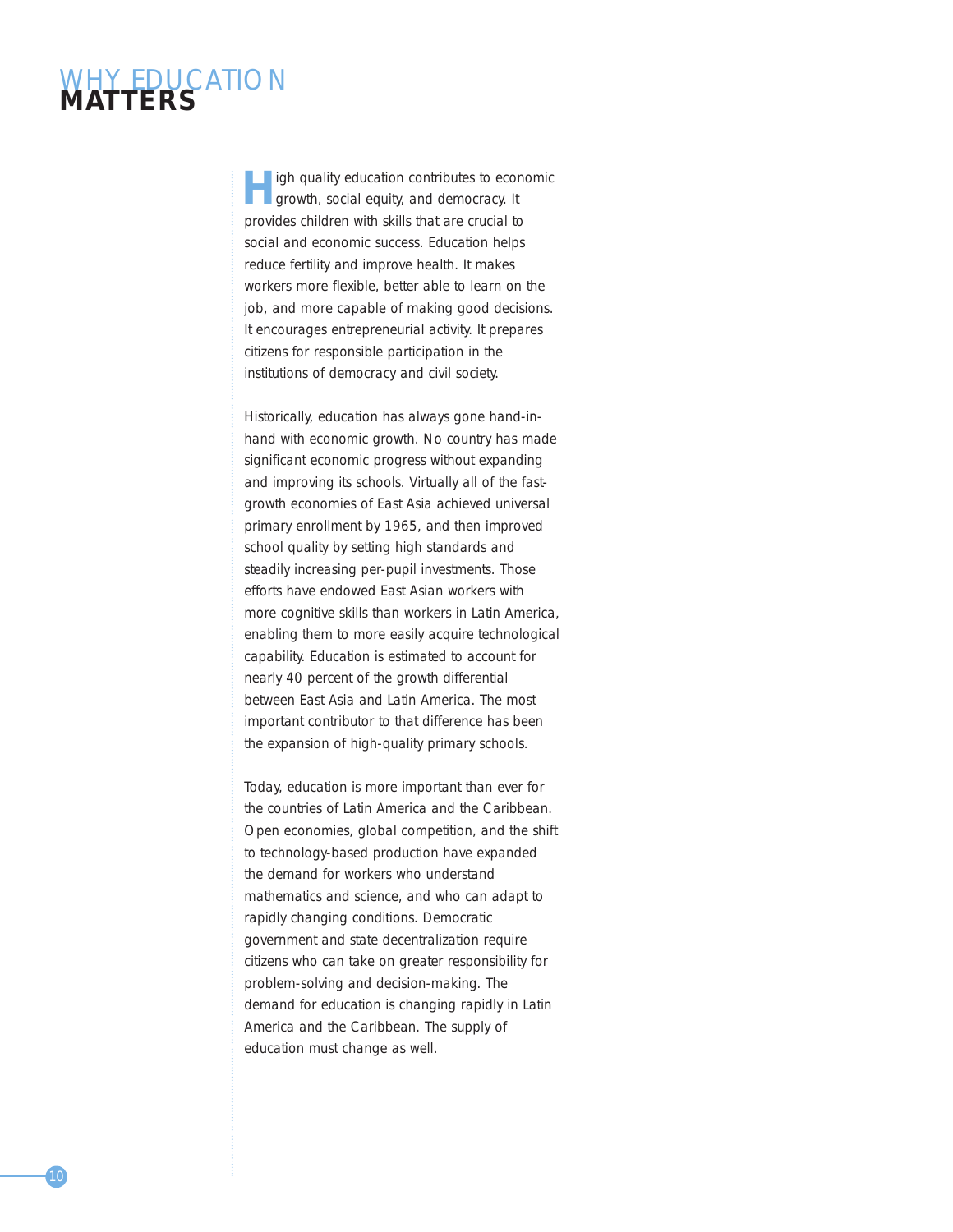## DIAGNOSING **THE PROBLEM**

our linked factors explain the region's educational crisis: inadequate evaluation of student learning and school performance, limited school authority and accountability, poor teaching, and too little investment in primary and secondary schools.

#### **FAILURE TO EVALUATE STUDENT LEARNING AND SCHOOL PERFORMANCE.**

The countries of Latin America and the Caribbean seldom evaluate their schools systematically—nor do they set goals against which progress can be measured. Most countries rely on education statistics that emphasize physical inputs, such as spending, enrollment, and the number of teachers and schools. The school's most important output learning—is not measured in any reliable way. Neither is the availability of textbooks, teaching methods, and libraries. Existing systems of education statistics are unreliable, and fail to incorporate modern indicators that have become common in the industrialized countries.

Most countries refuse to take part in cross-national tests that would compare national performance with schools in other countries. Only a few countries have established national tests designed to measure progress against a clear performance standard, and several others are beginning their own experiments. But resistance—from teachers unions, bureaucrats and even politicians—has been strong.

The absence of system-wide evaluations remains a major obstacle to improving schools. An organization that cannot measure the quantity and quality of its most important product—learning stands little chance of success.

#### **SCHOOLS LACK AUTHORITY AND ACCOUNTABILITY.**

Genuinely local schools are rare in Latin America and the Caribbean. Education has traditionally been managed centrally, by national ministries or state-level education departments. They make critical decisions about hiring and firing teachers, choosing textbooks, allocating resources, and organizing teacher-training programs. Ministries appoint teachers and principals, whose salaries are determined by rigid formulas related mainly to seniority rather than performance. Teachers unions and ministries negotiate national contracts. School principals have limited authority.

The result is that schools are more likely to serve the interests of those who supply education than those who consume it. Schools are not accountable to their local communities. The consumers of education—students, parents, local communities and employers—have almost no influence.

Many countries have launched innovative decentralization programs designed to redress the balance of power. Most commonly, they have placed authority for school management in the hands of municipal governments. Several countries, notably El Salvador and Nicaragua, have gone further, transferring key management tasks to school principals and local community councils. But few of them have decentralized all the way to the school level. (The promotion of local school autonomy in the Brazilian state of Minas Gerais is discussed in **Box 1**.)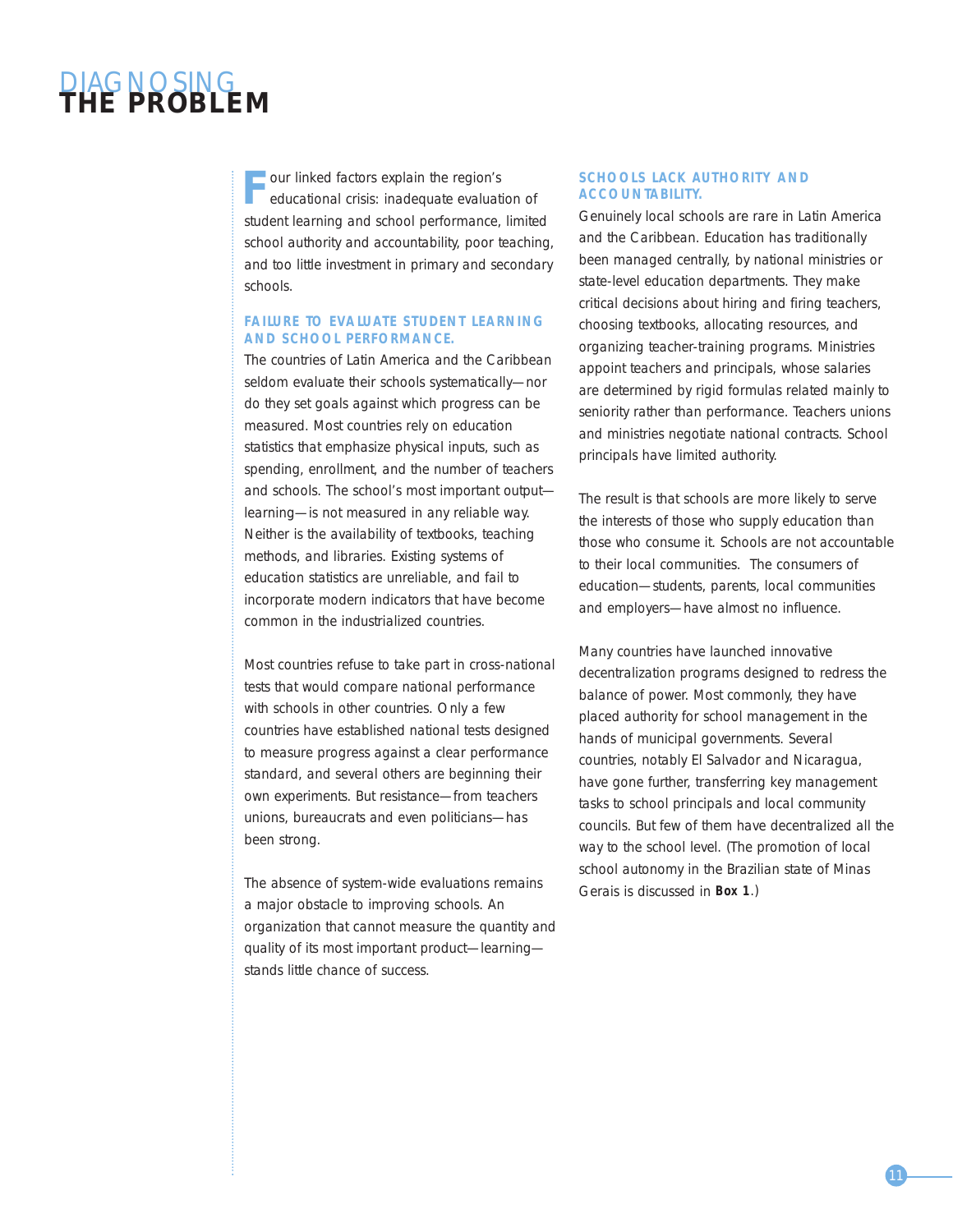**INCREASING SCHOOL Box 1.** AUTHORITY: EMPOWERING LOCAL COMMUNITIES IN MINAS GERAIS.

**Beginning in 1991, the Brazilian state of Minas Gerais decentralized its educational system.**<br>Boards made up of teachers, parents, and students over the age of sixteen were elected for **each school and were made responsible for financial, administrative, and pedagogical decisions concerning their school. The state provides funds for purposes other than paying salaries; it is up to the board to decide how to spend these resources as well as others raised locally. To overcome the longstanding problem of patronage in appointments, principals are elected by the entire school community. Voting is by secret ballot from among those candidates who scored highest on a series of examinations. The educational reform also includes standardized tests for students and preparation of a development plan by each school. The state government has retained some functions, such as bargaining with the teachers union. The results have been good. Between 1990 and 1994, the percentage of children completing primary school rose from 38 percent to 49 percent, while the percentage of those needing to repeat a grade fell from 29 percent to 19 percent. Officials say they expected the strongest community participation in middle-class areas, but it is in the poorer communities that participation has been greatest. It is also in these schools where students have shown the most improvement.**

Source: Adapted from Edward B. Fiske, *Decentralization of Education: Politics and Consensus* (Washington, DC: The World Bank, 1996); Interview with Ana Luiza Machado Pinheiro, *UNICEF Education News* No. 17 and 18 (February 1997); Inter-American Development Bank, *Economic and Social Progress in Latin America, 1996 Report* (Washington, DC: Inter-American Development Bank, 1996).

#### **TEACHING IS POOR.**

The problem with teaching quality begins outside the classroom. In most countries, the teaching profession has been allowed to decline—the victim of inadequate salaries, low standards, and poor management. These deficiencies have lowered the prestige of teaching, making it difficult to attract top candidates.

Salaries vary widely, but are generally too low to attract, motivate, and maintain a superior teaching corps. Many teachers hold second jobs in order to make ends meet. Research suggests that low salaries translate directly into teacher candidates with weaker qualifications.

More importantly, teachers face few incentives monetary or non-monetary—to perform at high professional levels. Salaries, promotions, and working conditions are negotiated nationally in most countries, rather than being pegged to

performance. Performance evaluations are uncommon. Teachers have little control over teaching materials and school management. They are not directly accountable to parents and local communities for their work.

Teacher training is deficient. On average, onequarter of Latin American and Caribbean teachers lack a professional degree or certificate. Training programs do not provide enough subject matter expertise, and stress theory over practice. Their pedagogical methods are out of date. Far too many teachers simply present material for students to memorize—an approach that tends to discourage problem-solving and critical thinking. They do not apply flexible teaching styles, such as personalized instruction and teaching in small groups, that are necessary to help students with different skills. And they fail to teach students how to learn on their own.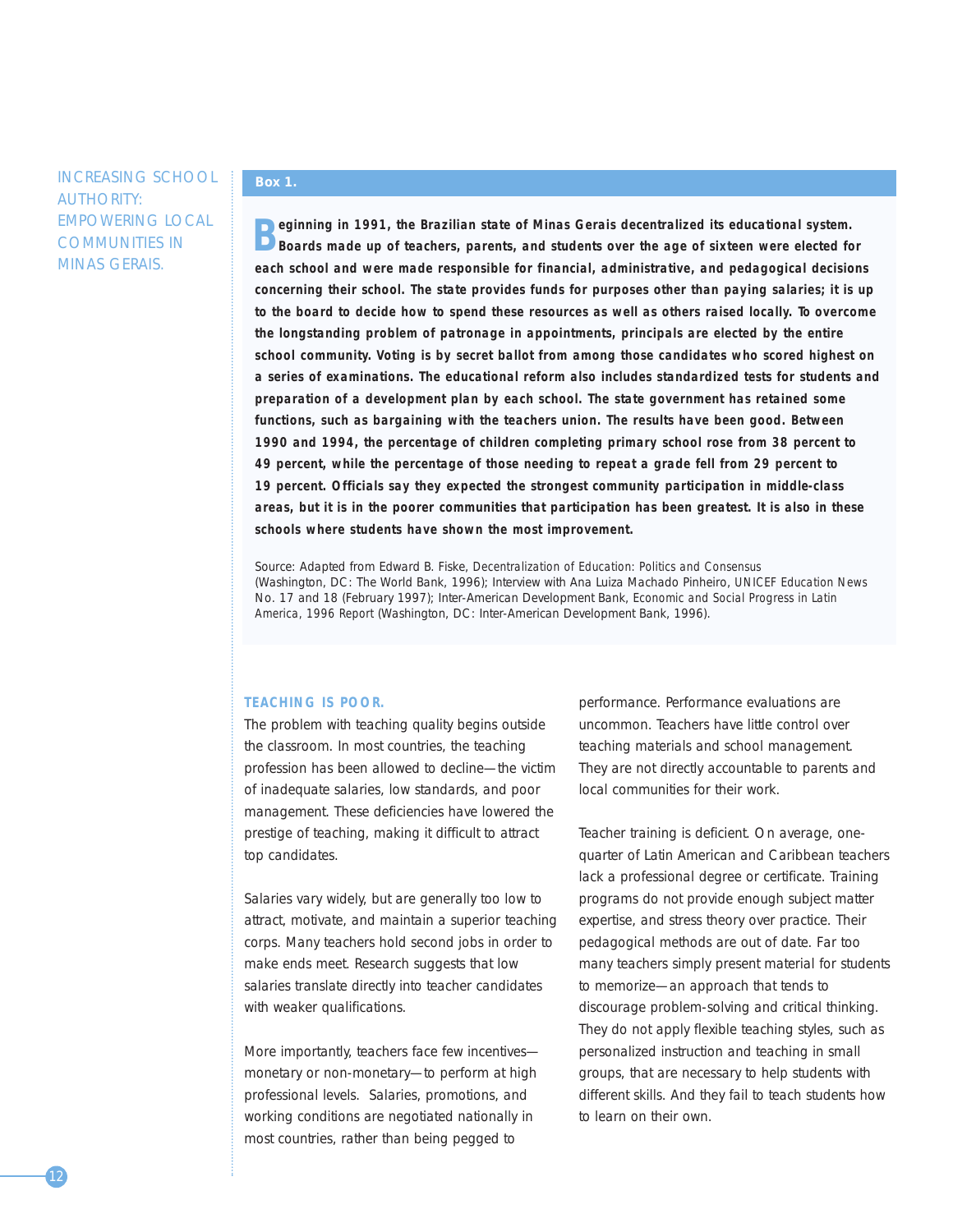The combination of centralized administration, inadequate salaries, and low job satisfaction has made teachers unions one of the dominant forces in Latin American education. They constitute, in many countries, a national monopoly on the supply of teaching, and have power comparable to that of ministries of education. Unfortunately, that power has mainly been mobilized to resist efforts to establish local control, greater accountability, and incentives for performance. Teachers unions have concentrated almost entirely on raising wages. They have not played an important role in efforts to improve learning.

These problems have seriously weakened the profession of teaching in Latin America and the Caribbean, reducing prestige, weakening morale, and generating mediocre performance.

#### **INVESTMENT IN PRIMARY AND SECONDARY EDUCATION IS TOO LOW.**

The crisis of public education in Latin America and the Caribbean is a crisis of investment, at least in part. From one perspective, Latin American governments do well, investing 4.5 percent of GNP in education each year—above the developing country average of 3.9 percent **( Table 4)**. But these figures are misleading. Because of Latin America's high fertility and low economic growth, funds invested per student have remained low. By contrast, in East Asia declining fertility and expanding economies have led to steadily increasing public investments per pupil, particularly at the primary level. For example, in 1970 public spending per primary student in Korea was only one-third higher than in Mexico. By 1989 it was nearly four times as high. It is often misleading to report educational investments as a percentage of GNP. What counts are per-student investments. On this score, primary and secondary students in Latin American and Caribbean public schools are being given short shrift.

East Asian countries allocate more of their public education spending to primary and secondary schools. In East Asia only 15 percent of education spending between 1960 and 1990 went to higher education. In Latin America, almost one quarter did. Latin America and the Caribbean spend only 1.1 percent of GDP on primary education, compared to 1.5 percent in the high-growth East Asian economies. For each dollar spent per primary student, Latin American governments spend nearly seven dollars on university students. The ratio in the OECD countries is less than one to three **( Table 5)**.

The funding shortfall is damaging in multiple ways. The school day in Latin America and the Caribbean is far shorter, on average, than in other regions of the world. Public schools average between 500 and 800 hours per year, compared with approximately 1,200 hours for private schools and schools in the industrialized countries. Some schools run double or triple shifts because of overcrowding. Schools are poorly built, badly equipped, and often unrepaired. Most governments devote less than five percent of education spending to teaching materials, such as texts, workbooks, and rudimentary school libraries. Many schools have no teaching materials at all. Primary school teachers are usually underpaid. Preschool programs are largely funded by parents, leaving the poor at a significant disadvantage.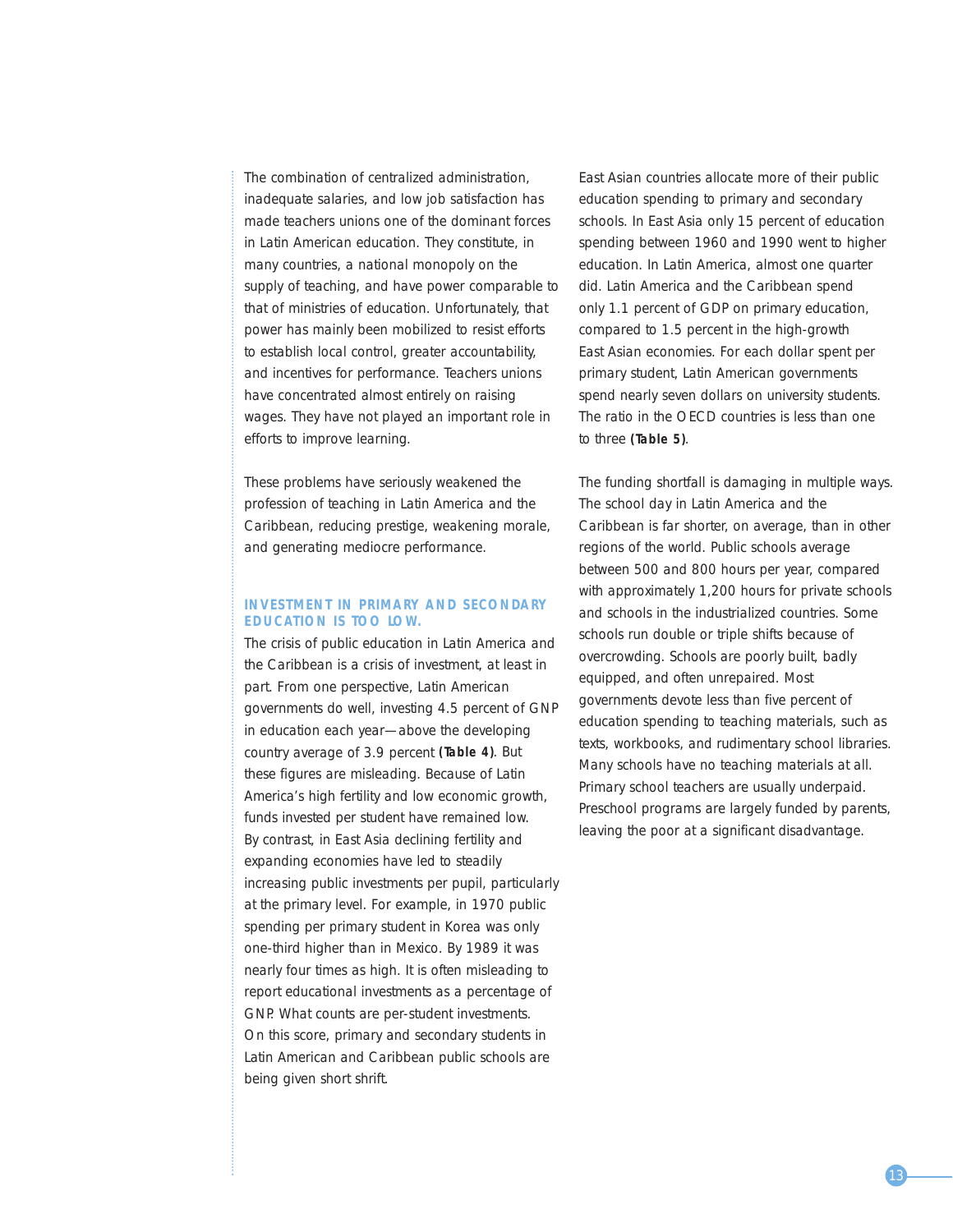#### PUBLIC EXPENDITURE **Table 4.** ON EDUCATION

**Latin America and the Caribbean, 1980-1994**

# Year 1980 1985 1990 1994 **Public Expenditure (Billions of \$US) 33.5 27.9 44.6 72.8 Public Expenditure as % of GNP 3.8 3.9 4.1 4.5** Public Expenditure Per Capita (\$US)  $\begin{array}{ccc} 93 & 70 & 102 & 153 \end{array}$ **Developed Countries: Public Expenditure as % of GNP 5.1 Developing Countries: Public Expenditure as % of GNP 3.9 Developed Countries: Public Expenditure Per Capita (\$US) 1211**

Source: United Nations Educational, Scientific and Cultural Organization, *UNESCO Statistical Yearbook 1997* (Paris: UNESCO and Lanham, Maryland: Bernan Press, 1997).

**Developing Countries: Public Expenditure Per Capita (\$US) 48**

| Table 5.               |                           |                       |  |
|------------------------|---------------------------|-----------------------|--|
|                        | Latin America & Caribbean | <b>OECD Countries</b> |  |
| Pre-primary & primary* | \$252                     | \$4,170               |  |
| Secondary              | \$394                     | \$5,170               |  |
| <b>Tertiary</b>        | \$1,485                   | \$10,030              |  |

\*primary only for OECD countries

Source: United Nations Educational, Scientific and Cultural Organization, *World Education Report, 1995* (Paris: UNESCO, 1995); Centre for Educational Research and Innovation, *Education at a Glance: OECD Indicators* (Paris: Organization for Economic Cooperation and Development, 1995).

Two recent developments provide some hope, however. First, Latin America and the Caribbean are emerging from the economic crisis of the 1980s with stronger economies and healthier public finances, opening the way for countries to expand primary and secondary education budgets, should they choose to do so. Second, demographic change in many countries will reduce the number of children reaching school age over the next fifteen years, allowing funds to be used for improving quality rather than for accommodating ever-rising numbers of students.

#### **Table 5.** ANNUAL SPENDING PER PUPIL BY LEVEL OF EDUCATION **1992**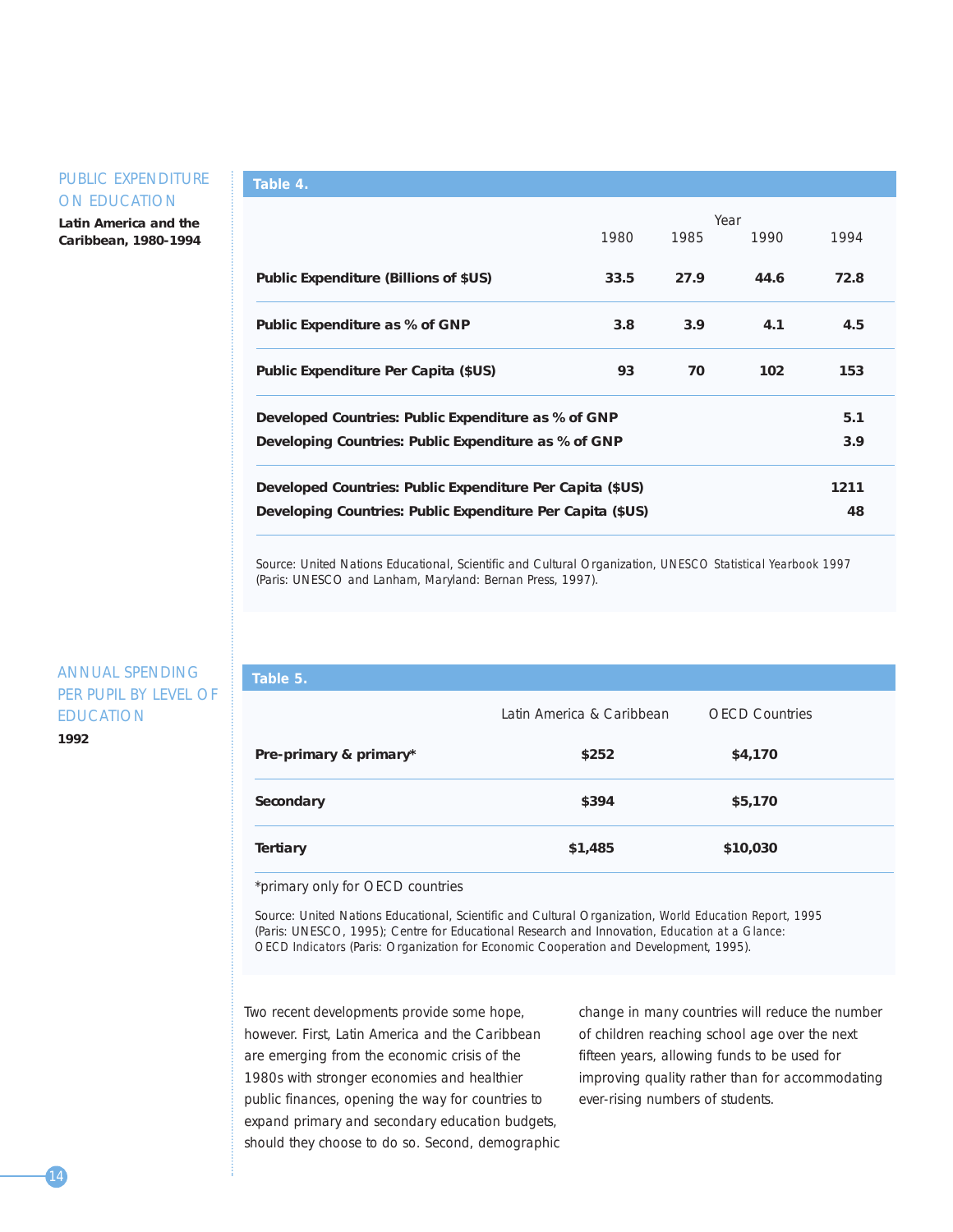## RECOMMENDATIONS **AND IMPLEMENTATION**

The governments of the hemisphere face no more important challenge than improving their nations' educational systems and making them effective contributors to economic growth, social equality, and democracy. Changing just one part of the system will not lead to success, however. The problems that plague the region's schools are systemic, and must be pursued along several dimensions at once. Accordingly, we call on the nations of the hemisphere to embark on a broad and profound reform of their education systems.

The task is immense and will take time. But it must be started now. We offer four inter-linked recommendations on how to begin.

#### RECOMMENDATION #1 **Set standards for the education system and measure progress toward meeting them.**

Governments should establish clear education standards, introduce national tests, and use the results to revise programs and reallocate resources. Latin American and Caribbean nations should take part in international tests so they can compare the quality of their schools with those of other countries.

There is no way to know whether schools are improving unless the performance of their students can be measured and analyzed. To accomplish this, governments should:

**Develop a world-class system of education statistics and indicators. The goal should be a system that emphasizes educational outcomes, rather than inputs, and is compatible with the OECD system of international education indicators.**

**Establish national content and performance standards that outline what students should know when they complete each grade. The standards should be keyed to the requirements of the global economy and of democratic citizenship.**

**Establish a national testing system that measures progress toward achieving the new educational standards. The tests should initially be administered to all students at specific points in the primary cycle, and eventually in the secondary cycle.**

Most countries now have some experience with national education assessments, but the level of commitment is weak and few full-blown systems are in place. Governments and leaders from civil society should make a strong political commitment to meaningful measurement and evaluation, and work together to develop a robust system.

The results of national assessments must be made public, so that the consumers of education parents, local communities, and employers—can evaluate how well their schools are doing. Moreover, results must feed back into educational policy and practice, so that they change what goes on in the classroom for the better.

Assessments can also help target resources to the neediest schools (as was done in Chile; see **Box 2**); identify highly effective schools so that their characteristics can be replicated; and shift the curriculum, textbooks, and teaching practice in the direction of more realistic goals. National assessments also can help parents decide which schools they want their children to attend, thereby increasing school accountability.

Governments, while relinquishing control over school administration, should retain a role in implementing standards and evaluating performance in order to ensure that minimum quality levels are met across the nation.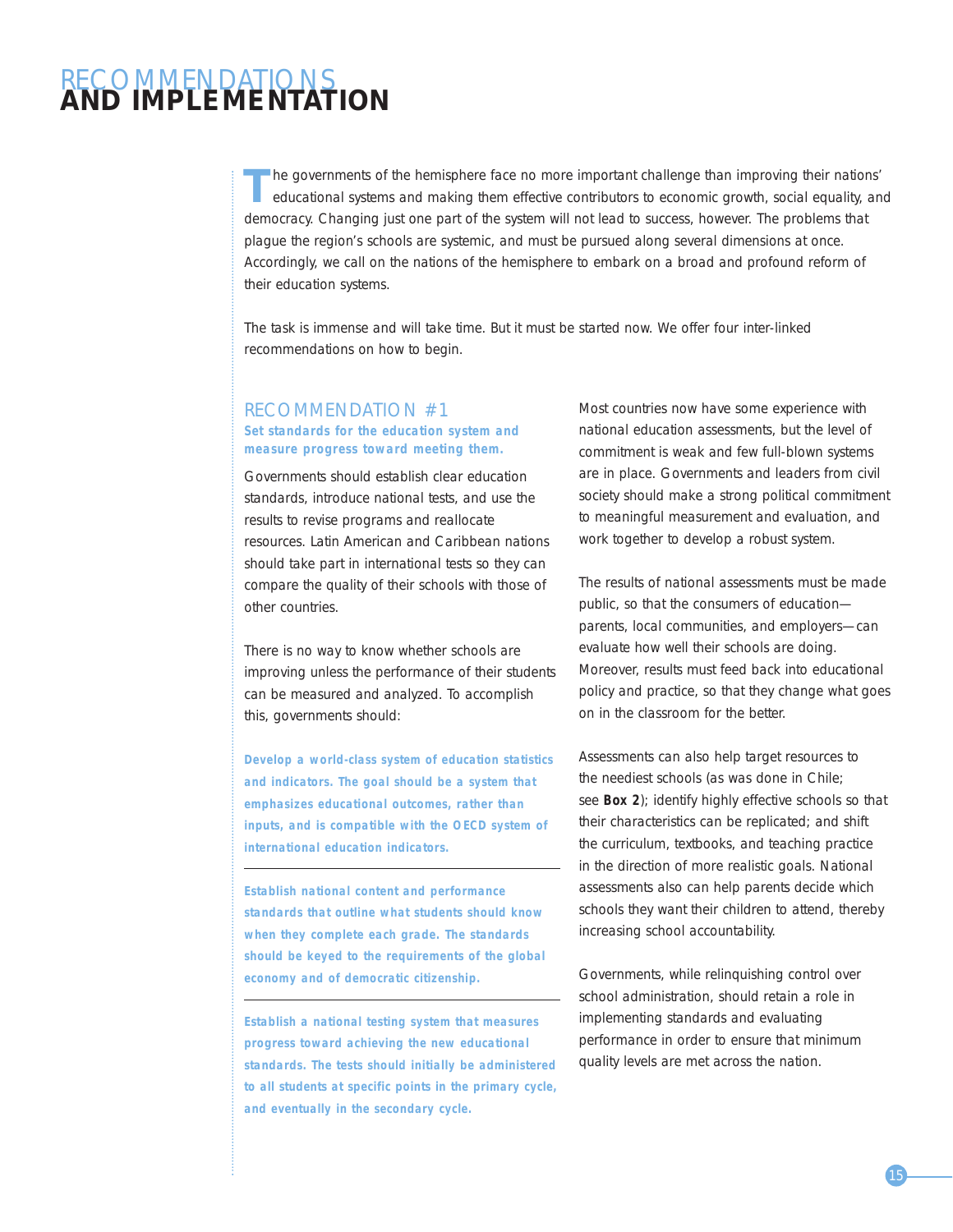#### TARGETING SCHOOLS AT RISK: THE USE OF ASSESSMENTS IN CHILE

#### **Box 2.**

In Chile, the results of nationwide testing are used in part to target resources to the neediest<br>schools. Each school receives a score based on its students' average performance on Chile's **n Chile, the results of nationwide testing are used in part to target resources to the neediest national assessment test, the school's socioeconomic level, whether it is located in a rural or urban location, and the number of grades it offers. On the basis of this score, schools are rated as high, medium, or low risk. More than 90% of the resources available for improving schools go to those in the high- and medium-risk categories. Within each category, schools compete for funds by proposing school improvement activities to be supported. These activities are evaluated to see if they succeed in raising students' test scores.**

Source: Adapted from the World Bank, *Priorities and Strategies for Education: A World Bank Review* (Washington, DC: The World Bank, 1995).

#### RECOMMENDATION #2 **Give schools and local communities more control over—and responsibility for—education.**

Centralized education systems deny school leaders, teachers, and parents the authority they need to improve school performance. Central governments should withdraw from directly running schools and instead concentrate on generating funds, setting standards, promoting equity, monitoring progress, and evaluating results. They should give school directors, parents, and local communities greater responsibility for school management, including authority over teachers in personnel decisions. Parents should have choices among competing schools.

Governments should allow individual schools increasingly to manage their own affairs. They should give principals greater power to determine how resources are allocated, and how classrooms are organized. Governments should give parents and local communities a say in school management and enable them to hold schools accountable for the educational performance of their students. They should establish incentives that reward good professional performance. Experiments in delegating greater authority to schools and local communities are underway in several countries, and initial results are encouraging **(Box 1)**.

National or state-level ministries of education should continue to take principal responsibility for financing education, and should see to it that funds are allocated in ways that address geographic and cultural disparities. But they should withdraw from directly running schools and concentrate instead on developing a new role. They should set goals, generate funds, promote equity, monitor progress, and evaluate educational results. They should adapt salaries and benefits to local circumstances. They should give schools and local communities authority over teachers in personnel decisions, including salaries, evaluations, promotions, hiring and firing. Day-to-day management of schools should be handled by school principals and local communities as much as possible.

Central governments should experiment with new financial arrangements—such as the private management of public schools, financing the demand for education through vouchers or capitation grants, incentives for greater private investment in education, and promoting competition among schools—that give consumers more power and make schools more accountable. Chile and Colombia, for example, have used vouchers to give parents the option of sending their children to private schools **(Box 3)**. Under these systems, schools—public or private—receive government funds based on the actual number of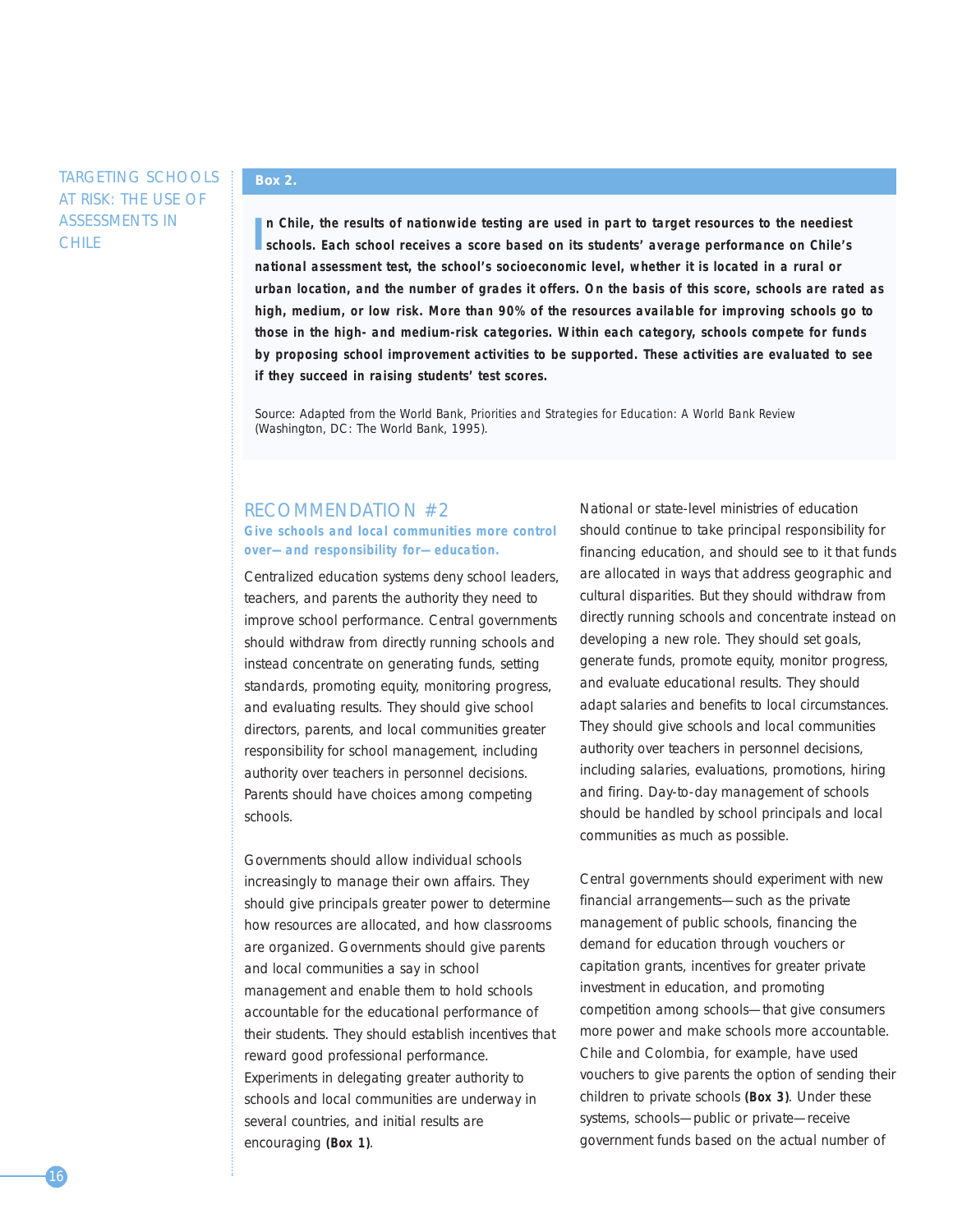students who attend. These programs—and others like them—have helped expand the choices facing parents, and have injected an element of healthy competition into the school system. Central governments should also establish incentives for greater private investment, via tuition payments, in education.

#### RECOMMENDATION #3 **Strengthen the teaching profession, by raising salaries, reforming training, and making teachers more accountable to the communities they serve.**

Teachers in the public schools are often underpaid, underprepared, and poorly managed. Governments should take firm steps to make teaching a stronger and more attractive profession. School principals and the local community should have the authority and resources to reward good teachers.

Countries should make a special effort to raise the status of the teaching profession. Governments should provide scholarships and loans to encourage bright students to become teachers. They should set salaries high enough to give increased prestige to the profession, and to attract and hold teachers with talent. Governments should establish incentives—monetary as well as nonmonetary—for good professional conduct. They should tie bonuses, promotions, and public recognition to performance. They should make teachers directly accountable to school directors and parents.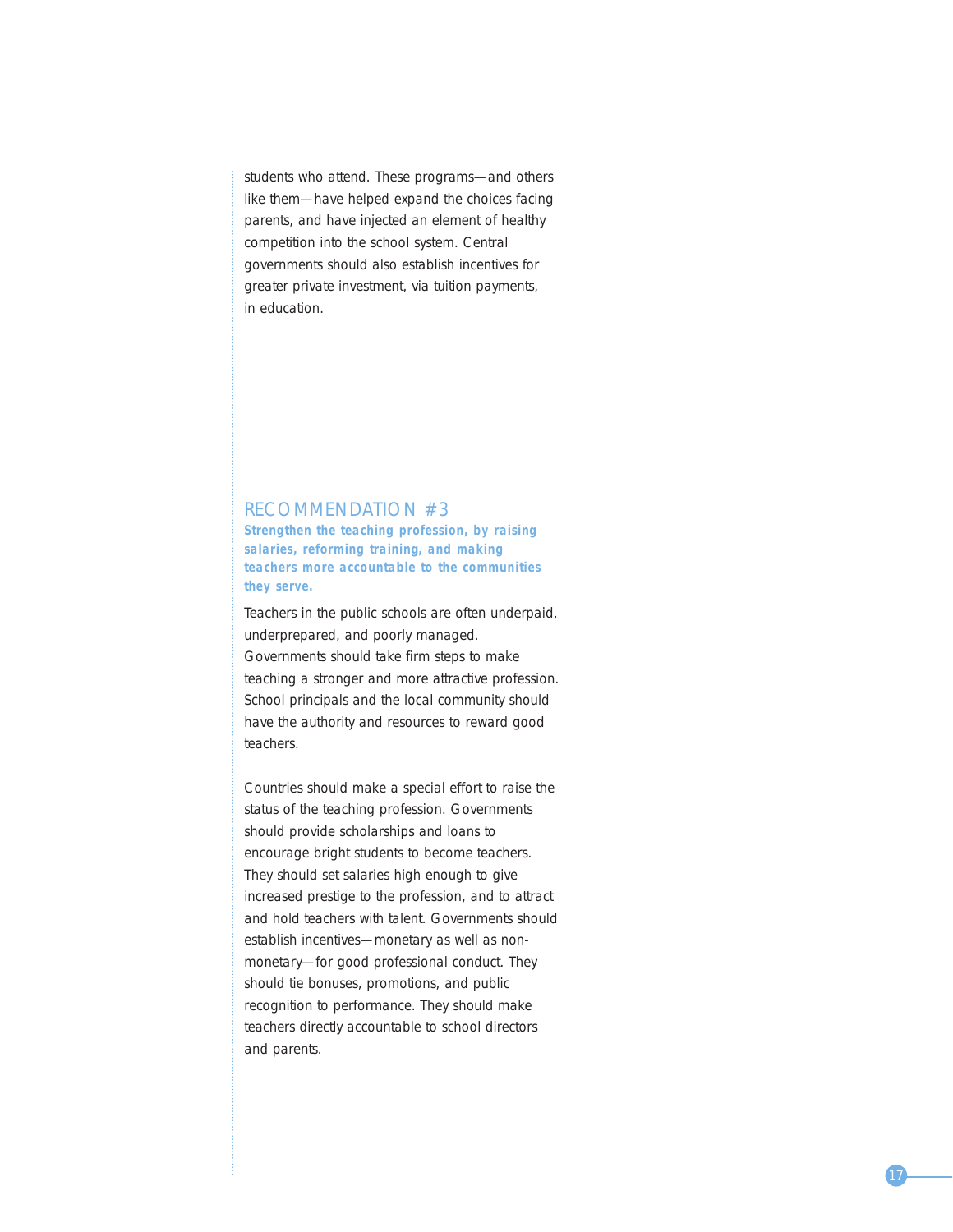DEMAND-BASED FINANCING IN CHILE AND COLOMBIA

#### **Box 3.**

**I** In Chile, public and private schools at both the primary and secondary level have competed is 1980 to attract and keep students. The schools are financed by central government transfers **n Chile, public and private schools at both the primary and secondary level have competed since based on the actual number of students who attend. In 1996, 57 percent of students attended municipal schools, 33 percent attended state-funded private schools, and 8 percent attended feepaying private schools. This financing system has forced public schools to compete with private schools and has given parents the power to choose what school their children will attend. It did not by itself, however, lead to improvements in children's learning. One reason is inadequate funding. Per-pupil spending declined during the 1980s and, in 1990, was only 77 percent of 1982 levels. The government has increased spending since 1990, to the point that per-pupil expenditure now amounts to almost double the level of a decade ago. Much of this increase has gone to higher salaries and better training for teachers. Policymakers hope that higher levels of spending and new incentives for teachers, coupled with school choice, will have positive results in terms of children's learning.**

Source: Adapted from Inter-American Development Bank, *Economic and Social Progress in Latin America, 1996 Report* (Washington DC: Inter-American Development Bank, 1996); Cristián Cox, "La Reforma de la Educación Chilena: Contexto, Contenidos, Implementación," PREAL Occasional Paper No. 8 (Washington, DC, and Santiago, Chile: Partnership for Educational Revitalization in the Americas, August 1997).

**I** n 1991, Colombia began an experimental voucher program for secondary education. The program is aimed at low-income families whose children have received their primary education **n 1991, Colombia began an experimental voucher program for secondary education. The in public schools; the vouchers are used to allow them to attend private secondary schools. The program began with 18,000 vouchers, and by 1995 had grown to 88,000—or about 4 percent of secondary school enrollment.**

Source: Adapted from Inter-American Development Bank, *Economic and Social Progress in Latin America, 1996 Report* (Washington, DC: Inter-American Development Bank, 1996).

Teacher training should be fundamentally reorganized, placing greater emphasis on substantive expertise and practical experience. Training should help teachers master techniques that promote critical thinking, problem-solving, and cooperative learning. Special initiatives are needed to improve the quality of teaching in rural areas. Colombia's *Escuela Nueva* program is an example of an initiative started by teachers to increase their ability to handle multi-grade classes at small rural schools **(Box 4)**.

Governments should experiment with different approaches to evaluating performance, and involve local communities in the process. They should also give teachers greater authority and autonomy in determining how and what to teach, and offer them direct participation in education planning.

Teachers should take full advantage of every opportunity to enhance their professional status. They should agree to spend more hours teaching, adopt new methods, and regularly upgrade their skills. They should accept greater accountability to the schools and communities they serve as an essential step in professional advancement.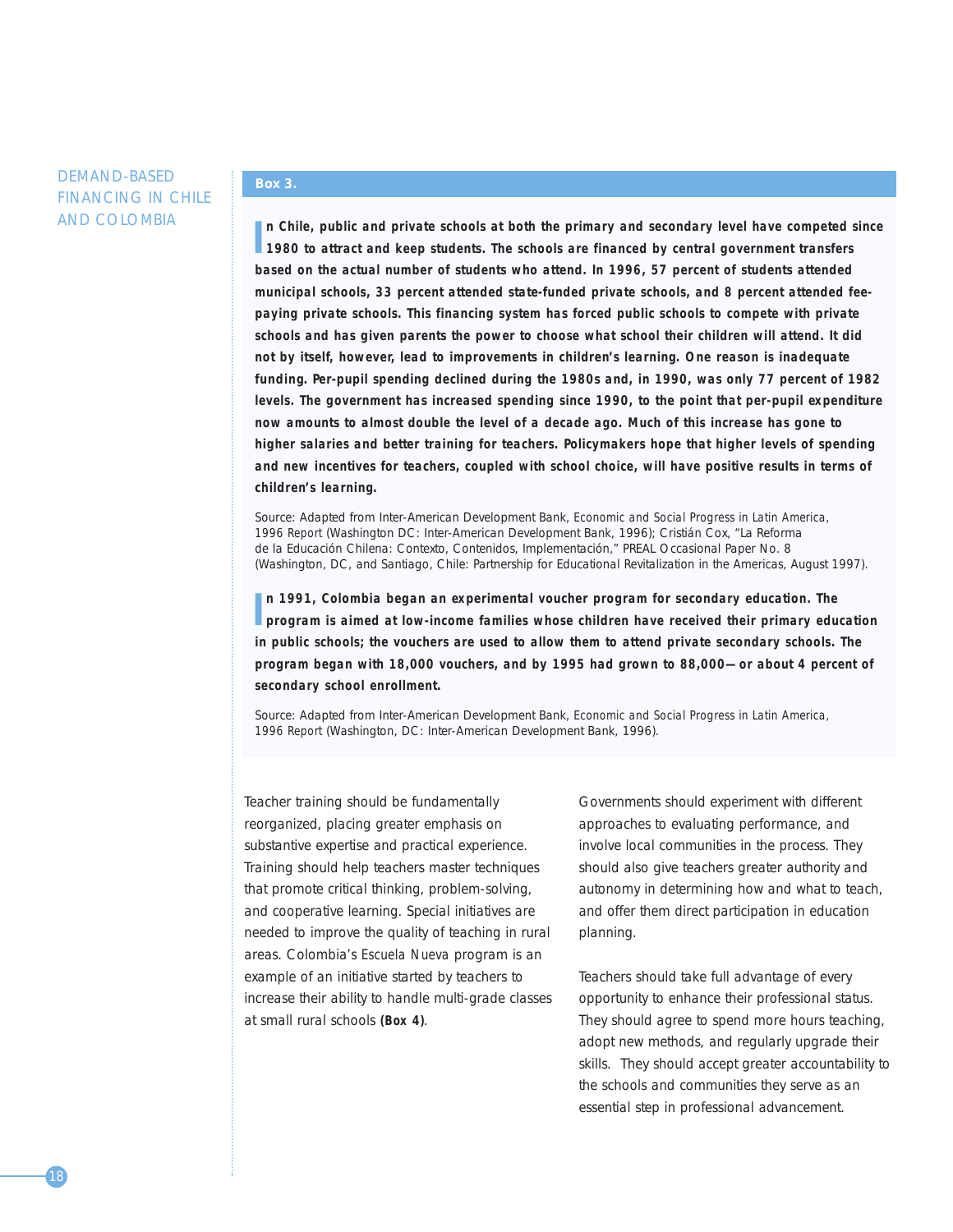IMPROVING TEACHING IN RURAL SCHOOLS: COLOMBIA'S *ESCUELAS NUEVAS*

#### **Box 4.**

**T he Escuela Nueva reform began in the mid-1970s as an experiment by a group of teachers with financial support from NGOs. Since then, it has become an official government program serving 17,000 schools—almost half the rural schools in Colombia. The program objective is to expand access to primary education in Colombia's rural areas and to raise quality. Participating schools seek to provide a complete five-year primary education in areas where there are not enough students to justify a separate teacher for each grade. Most schools operate with only one or two teachers who use a flexible, multi-grade teaching approach. Students complete academic units at their own pace and work individually or in small groups, with older students helping younger students. Self-paced learning guides and accompanying teachers manuals are provided to the schools, along with a small library. An important part of the program is teacher training. Teachers receive in-service training at demonstration schools that are thought to be good examples of the Escuela Nueva approach and at follow-up workshops. Evaluations indicate that Escuela Nueva students do better than those in traditional rural schools, and that the program enjoys the strong support of teachers and the local community.**

Source: Adapted from Martin Carnoy and Claudio de Moura Castro, *Improving Education in Latin America: Where to Now?* (Washington, DC: Inter-American Development Bank, 1996).

#### RECOMMENDATION #4 **Invest more money per student in preschool, primary and secondary education.**

Most of the region's future labor force—and nearly all of its poor—are concentrated at the lower levels of the system, and will go no further. Their skills are the foundation for national economic growth. Countries that fail to invest properly in this crucial human resource will not realize their economic potential.

Good public education cannot be provided at present levels of expenditure. Latin America's top private schools perform at levels comparable to schools in the industrialized countries. Public school students, in contrast, perform dismally by any standard. Experimental schools in several countries have demonstrated that the performance of children can be brought up to acceptable

levels—but only by managing schools differently and providing resources that significantly exceed those currently being invested in public schools. The gap between public and private education will only get worse unless more money is invested in public schools.

Accordingly, we urge governments to sharply increase their investment per student in preschool, primary, and secondary education. It doesn't matter whether the funds come from reallocating the education budget, drawing on other areas of government spending, or from new sources. What is important is that additional investment be generated, and deployed in tandem with the major institutional reforms we are recommending. Both fundamental change and additional resources are needed.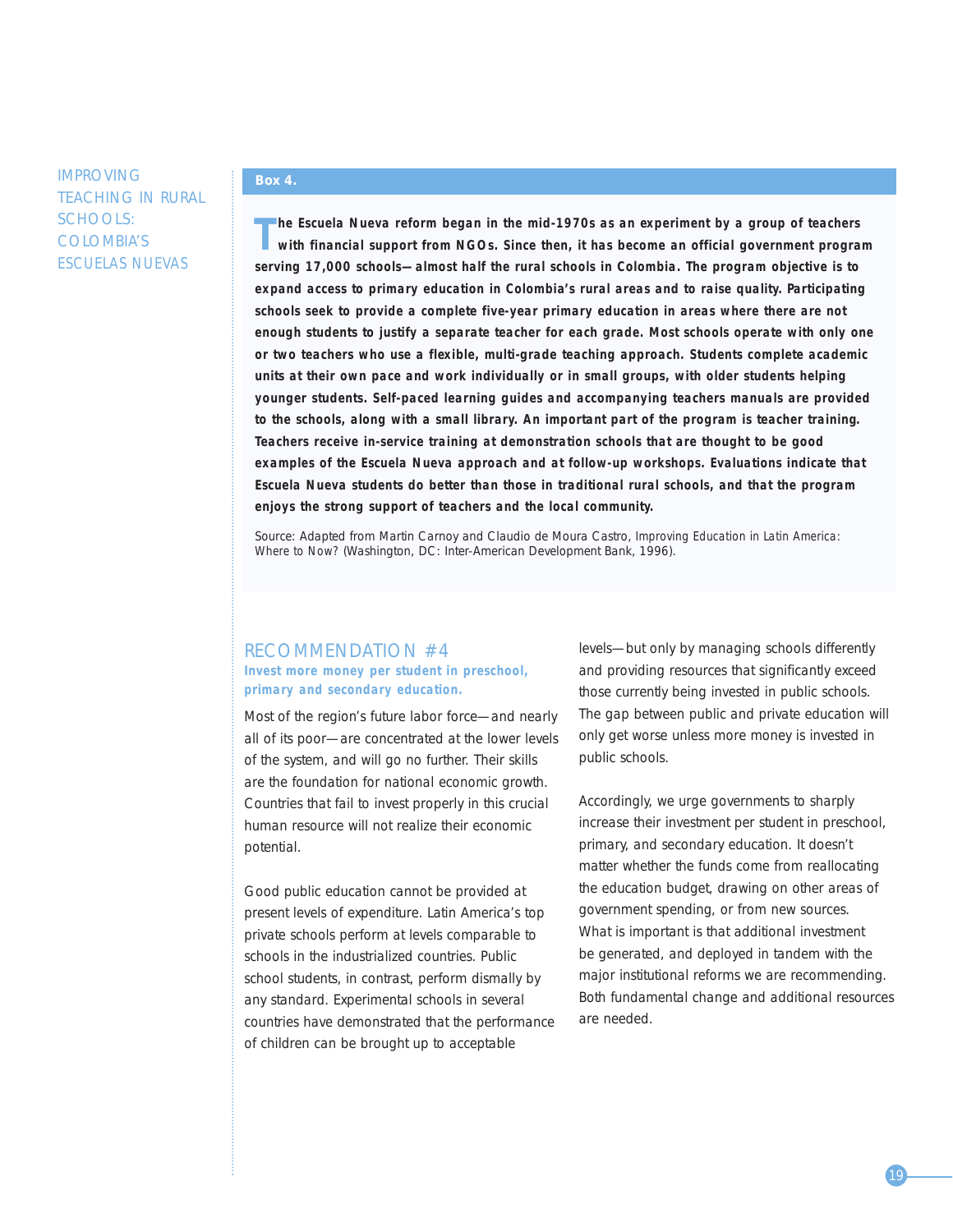## A CALL **TO ACTION**

The recommendations of this task force pose a challenge to business as usual in the region.<br>Powerful vested interests and bureaucratic inertia have made public schools seem impervious to change. Governments have failed to make education a top political priority and to put political muscle behind reform. Ministries are jealous of their power and patronage. Teachers unions have resisted efforts to make teachers more accountable to the communities they serve. University students have fiercely defended tuition-free higher education. Parents and community leaders have not stepped up to demand higher quality primary and secondary schools.

These are fundamentally political problems. The consensus on education is a false consensus. Everyone favors better schools, but few are willing to make the hard decisions that better schools require. The key actors—ministries, parents, teachers, and employers—disagree on key issues—money, control, accountability, choice, and jobs. Those disagreements are very difficult to resolve.

It is essential, therefore, that the task of improving the quality of education become everybody's business. To date, responsibility for educational reform has been confined to a small group of players. Technocrats have proposed reforms, and governments have attempted to enact them. The key stakeholders in education—parents, teachers, and employers—have not been consulted. That approach does not work. Instead, people from all parts of society must participate in efforts to improve public education. Parents, business leaders, political parties, churches, the media, labor unions, and professional associations should help set goals for the educational system, discuss policy options, and press for change. Teachers, who have long been excluded from reform planning, should play an important role.

The task force calls on individuals throughout Latin America and the Caribbean to recognize their role in educational reform and work to bring it about.

#### **TO POLITICAL LEADERS:**

Many of you have made commitments to improving education. Now is the time to deliver on these promises. Make education a top priority and give it the attention and money it requires. Work to build a multi-party consensus on reform that will shield education from the destructive effects of political patronage and partisan advantage. As your nation's leaders, you are in a position to make the case to the public that a strong education system is essential to economic success, to the functioning of democratic institutions, and to a healthy civil society. And you alone can address the formidable political obstacles to change.

#### **TO BUSINESS LEADERS:**

Throughout the world, business leaders have come to recognize the importance of high-quality primary and secondary schools for productivity, international competitiveness, and economic growth. But these changes will not be made without the help of the business community. You have an important role to play—through your expertise in management and finance, through your seed capital that can support new and innovative programs, and—most of all—through your political backing for reform-minded politicians. Only by intervening now will you have the employees you need to make your businesses competitive in the years to come.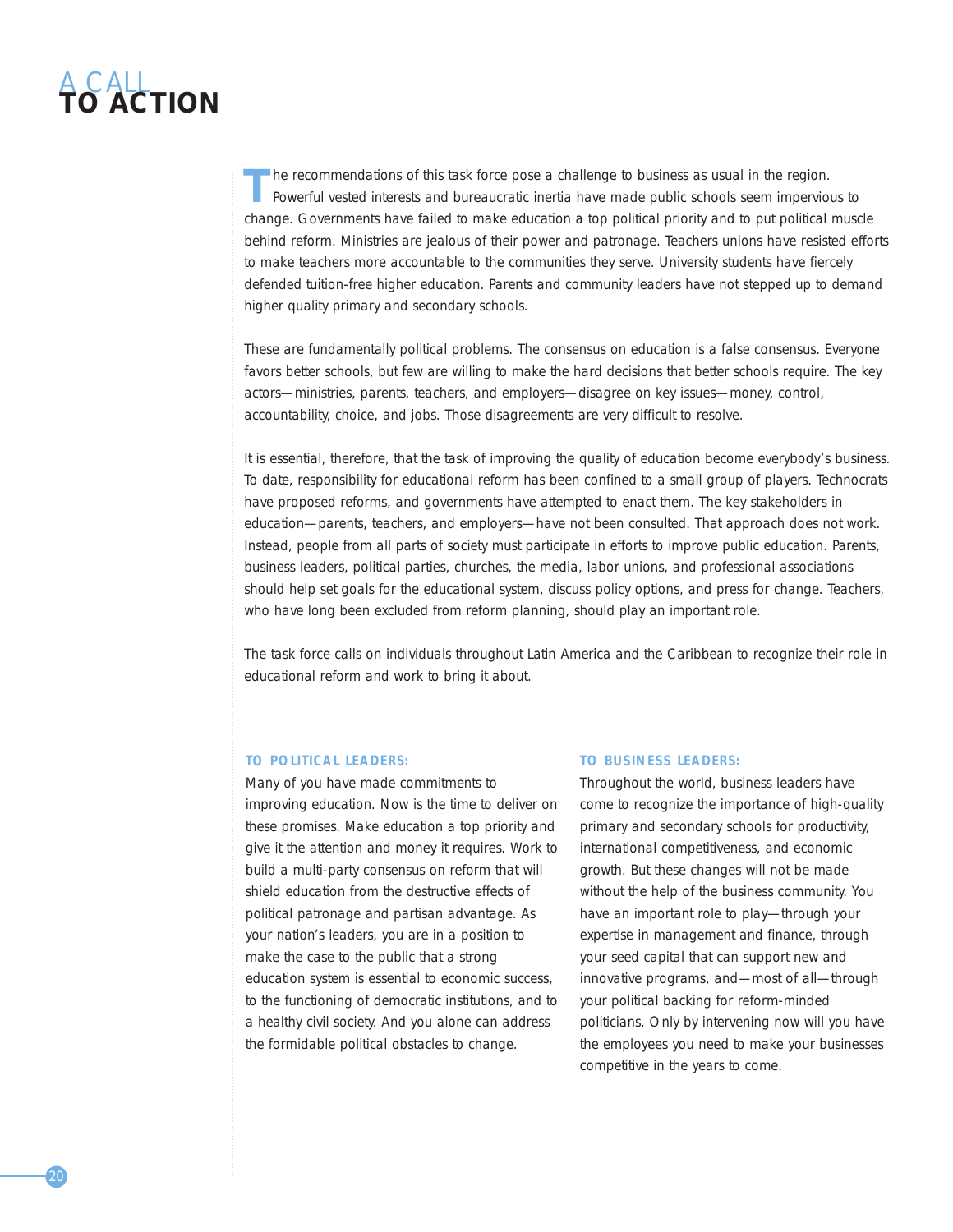#### **TO PARENTS:**

Without your attention and support, educational reform is meaningless. It is essential that you become more deeply involved in your children's education. This means working with community leaders, teachers, and schools to demand excellence from the educational system and contributing your own effort and enthusiasm to bring it about.

#### **TO TEACHERS:**

For too long you have been shut out of efforts to plan and carry out educational reform. You must be brought into the process—but, in exchange, you must take greater responsibility for your performance. We call on you to work with policymakers and local communities to establish a new educational compact that makes schools accountable to the children and families they serve.

## **SUPPLEMENTAL COMMENTS** by members of the Task Force

#### **José María Dagnino Pastore**

I agree with the report in general, but would like to point out what I consider to be omissions and, in some cases, misplaced emphasis.

Education faces two challenges. It is fundamentally inefficient, producing visibly poor results, and its productivity is improving only slowly—which means it is becoming more costly over time. But globalization forces efficiency on governments, which limits the expenditures that they can make, and places serious restrictions on social policies. This in turn means that education will change profoundly—and those changes are already underway. The only question is whether change will come from without, through inadequate financing, segmentation, and de facto privatization, or from within, through proposals that respond to the demands of globalization.

Successful reform must meet the following requirements:

**an emphasis on the successful insertion of individual into society, and society into the world, along with teacher and student evaluations;** 

**a "leap" in the productivity of the education sector, correcting the chief inefficiency factors, for example, the low number of school days worked by the teachers, the lack of order in private education;**

**the design, testing and extension of institutional and pedagogical experiments, usually by private, non-profit entities, aimed at improving the cost-benefit ratio of education with funds saved through the above measures; and**

**increased financing based on the above, which improves the relative cost and equity of education.**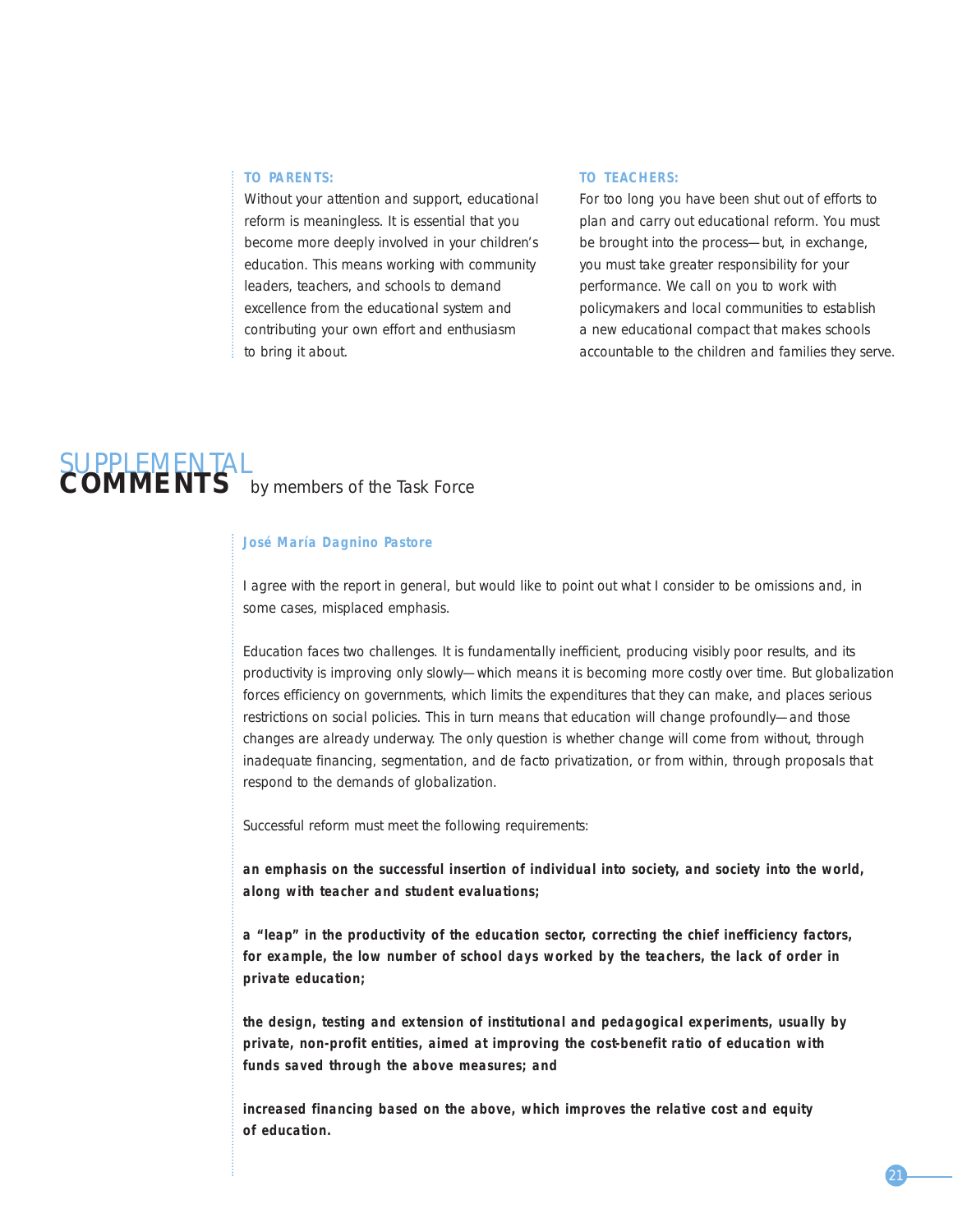# ABOUT THE MEMBERS.

**OF THE TASK FORCE** on Education, Equity and Economic Competitiveness in Latin America and the Caribbean

## CO-CHAIRS

#### **José Octavio Bordón**

(Argentina) is president of the Andean Foundation. He was governor of the province of Mendoza, Argentina, from 1987 to 1991, and also served in the senate, where he chaired the foreign relations committee. He is a former president of the Peronist Party, and has been a visiting professor at Georgetown University. He is a member of the Inter-American Dialogue.

#### **John Petty**

(United States) is former chairman and chief executive officer of Marine Midland Bank. He also served as U.S. assistant secretary of the treasury for international affairs and chairman of the High Level Review Committee of the Inter-American Development Bank. He currently is chairman of Federal National Services, and is a member of the Inter-American Dialogue.

## **MEMBERS**

#### **Roberto Baquerizo**

(Ecuador) is president of Banco Unión S.A. and of Multiplica, Consulting Company of Economic Studies, based in Quito. He is a member of the Chairman's International Advisory Council of Americas Society and the Inter-American Dialogue. He served as president of Fruit Shippers-Pacific Fruit in New York until 1996 and prior to that was head of the Central Bank of Ecuador.

#### **Patricio Cariola, S.J.**

(Chile) is former director of the Center for Education Research and Development (CIDE) in Santiago. He represented private schools at the ministry of education and has served as president of the Federation of Secondary Education Institutes. He is a member of the International Development Research Centre's Research Review and Advisory Group and was a member of the board of directors of Georgetown University, Washington, D.C., and of the steering committee of the World Conference on Education for All (WCEFA).

#### **Juan E. Cintrón Patterson**

(Mexico) is president of Consultores Internacionales CLB. He serves on the boards of numerous corporations in the United States and Mexico, including Grupo Modelo, Grupo Financiero Serfin, and the International Advisory Council of the University of Notre Dame, Indiana. He is president of the Mexican chapter of the World Presidents Organization, Junior Achievement-Mexico, the board of trustees of the Monterrey Institute of Technology, and the Cuernavaca Cultural Institute.

#### **Jonathan Coles**

(Venezuela) is chairman of the board of directors of Mavesa S.A., one of Venezuela's largest agribusiness conglomerates. He served as minister of agriculture of Venezuela, as presidential commissioner for emergency food supply and distribution, and as director of the Central Bank of Venezuela. He belongs to the Inter-American Management Education Foundation, the International Agribusiness Management Association, Inter-American Dialogue and the Yale Club of New York. He received his B.A. in philosophy from Yale University and his master's in business administration from IESA in Venezuela.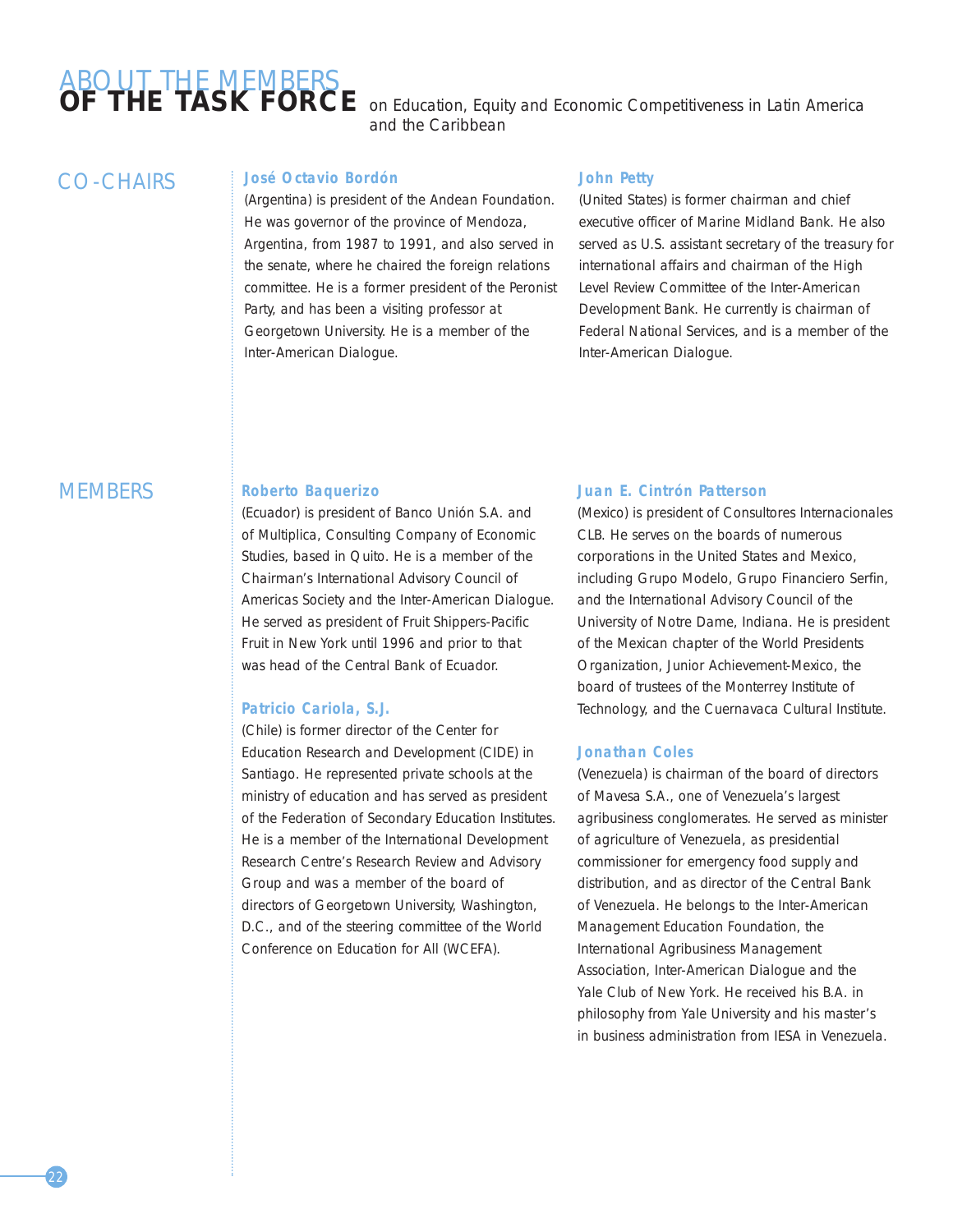## **MEMBERS**

#### **José María Dagnino Pastore**

(Argentina) is a professor of economics at the Catholic University of Argentina. He served as minister of finance, minister of economy and labor, and ambassador-at-large in Europe. He has also served as an advisor to the governments of four Latin American countries and has authored numerous books and articles on economics and finance. He served as governor of the International Monetary Fund, the World Bank, and the Inter-American Development Bank and chairman of the IMF Annual Meeting in 1969. He is a member of the Inter-American Dialogue.

#### **Nancy Englander**

(United States) is vice president of Capital International, Inc., in Los Angeles, California, and president and director of the Emerging Markets Growth Fund, an equity fund with substantial investments in Latin America. She is chairman of the board and a trustee of New World Investment Fund, director of a number of capital funds investing in Latin America, and a member of the Inter-American Dialogue.

#### **Peter Hakim**

(United States) is president of the Inter-American Dialogue, the leading U.S. center for policy analysis and exchange on Western Hemisphere affairs. The author of a regular column for the *Christian Science Monitor*, Mr. Hakim speaks and publishes widely on U.S.-Latin American relations. He serves on boards and advisory committees for the World Bank, Inter-American Development Bank, International Center for Research on Women, Carnegie Endowment for International Peace, and Human Rights Watch/Americas.

#### **Ivan Head**

(Canada) is a past president of the International Development Research Centre of Canada. From 1968 to 1978 he was special assistant to the prime minister for foreign policy issues. He is an officer of the Order of Canada and a federal

queen's counsel. He is professor of law and director of the Liu Centre for International Studies at the University of British Columbia, and a member of the Inter-American Dialogue.

#### **Rudolf Hommes**

(Colombia) was rector of the University of the Andes in Bogotá. He has served as minister of finance, director of public credit, and advisor to the monetary board of Colombia, and at the World Bank as chairman of the Development Committee and president of the Group of Twenty-Four. He is a director of the Colombian business journal *Estrategia* and holds a Ph.D. in business administration from the University of Massachusetts.

#### **Emerson Kapaz**

(Brazil) is chairman of the board of Elka Plásticos Ltd., a major toy manufacturer, and former president of the Brazilian Association of Toy Manufacturers and the Pensamento Nacional das Bases Empresariais (PNBE), an organization of Brazilian businessmen. He has also served as president of the administrative board of ABRINQ Foundation, which defends children's rights, and on the board of directors of the International Council of Toy Industries.

#### **Jacqueline Malagón**

(Dominican Republic) is executive director of Action for Education and Culture (APEC), a nongovernmental organization working to promote education reform in the Dominican Republic. She previously served as her country's minister of education and representative to the United Nations International Research and Training Institute for the Advancement of Women (INSTRAW), and as director of the non-governmental organization EDUCA. She has been named "Woman of the Year" by the Association of Secretaries and Businessmen of the Dominican Republic.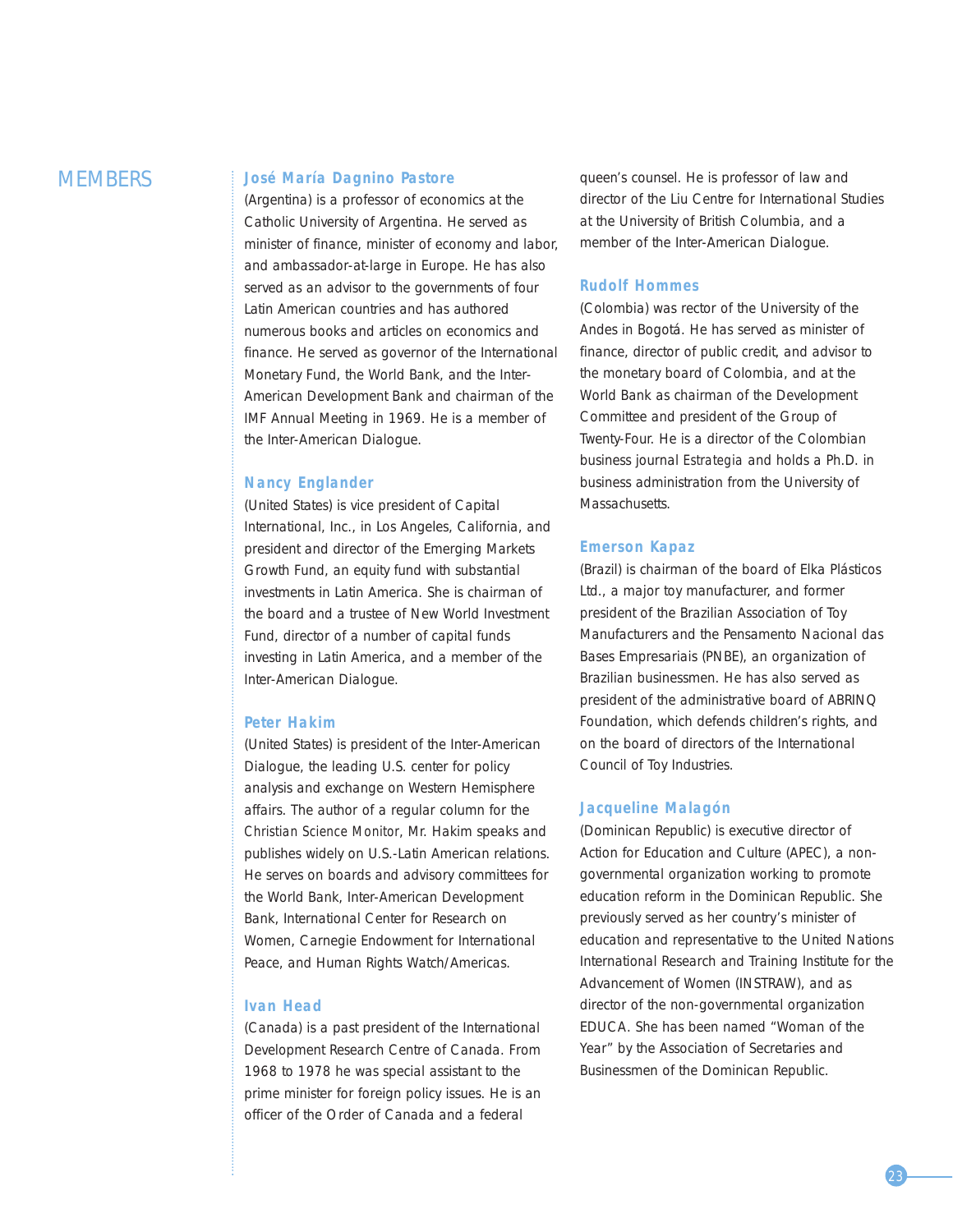#### MEMBERS **José Mindlin**

(Brazil) is the founder of Metal Leve S.A., a leading Brazilian manufacturing company. He serves as vice president of the Federation of Industries of the State of São Paulo and is a member of the National Council of Scientific and Technological Development. He is chairman of the Advisory Board of the *Estado de São Paulo*, one of the leading Brazilian newspapers. Mr. Mindlin is also an honorary member of the International Council of the Museum of Modern Art in New York and a book collector for many years, owning a library of more than 30,000 volumes, and has been awarded an honorary degree of doctor of humane letters by Brown University, in Providence, R.I.

#### **Roberto Murray Meza**

(El Salvador) is president of La Constancia, S.A., a leading brewery and beverage distributor, Credomática (Salvadoran representative of Visa and MasterCard), and Bienes y Servicios. He previously served as president of the Central Reserve Bank of El Salvador. He sits on the boards of Taca International Airlines and Cemento de El Salvador, and is involved in the Salvadoran Foundation for Economic and Social Development (FUSADES), the Business Foundation for Educational Development (FEPADE), the Salvadoran Social Investment Fund, and the Foundation for Integral Education in El Salvador (FEDISAL). He is a member of the Inter-American Dialogue, the Chairman's International Advisory Council of the Americas Society, Caribbean/Latin American Action, and the Young Presidents Organization, and served on the Commission for the Reconstruction and Development of Central America (Sanford Commission). He holds a bachelor's degree in economics from Yale, a master's degree from Middlebury College, and an MBA from Harvard.

#### **Manuel Fernando Sotomayor**

(Peru) is president of Productos Pesqueros Peruanos, S.A., one of Peru's largest fishprocessing corporations. He is president and founding member of Peru 2021, a business organization that promotes sustainable development projects, second vice president of the National Confederation of Private Business Institutions (CONFIEP), vice president of the Peru-Japan Business Council, and past president of the National Fisheries Society and the Fishmeal Exporters Organization. In 1992 he was named "Businessman of the Year" by *América Economía*, a leading Latin American business magazine. He is a member of the Group of 50.

#### **Osvaldo Sunkel**

(Chile) is president of the Corporation for Development Research (CINDE), senior fellow of the Center for the Analysis of Public Policies at the University of Chile, special advisor to the UN Economic Commission for Latin America and the Caribbean (ECLAC), and director of the magazine *Pensamiento Iberoamericano*. He is a member of the Academy of Social Sciences of the Chile Institute and of the Colombian Academy of Economic Sciences. In 1994 he received the Kalman Silvert Prize of the Latin American Studies Association. He has authored several books published in a number of countries and languages. His most recent publications include *Debt and Development Crises in Latin America* (1986) and *Environmental Sustainability of Chilean Economic Growth* (1996).

#### **Celina Vargas do Amaral Peixoto**

(Brazil) was general director of the Getulio Vargas Foundation in Brazil. She is a member of the Brazilian State Reform Council, the Commission on Global Governance, and several national commissions on cultural, historical and technological issues. She served as director of Brazil's National Archives from 1980 to 1990 and has written extensively on Brazilian political and social history.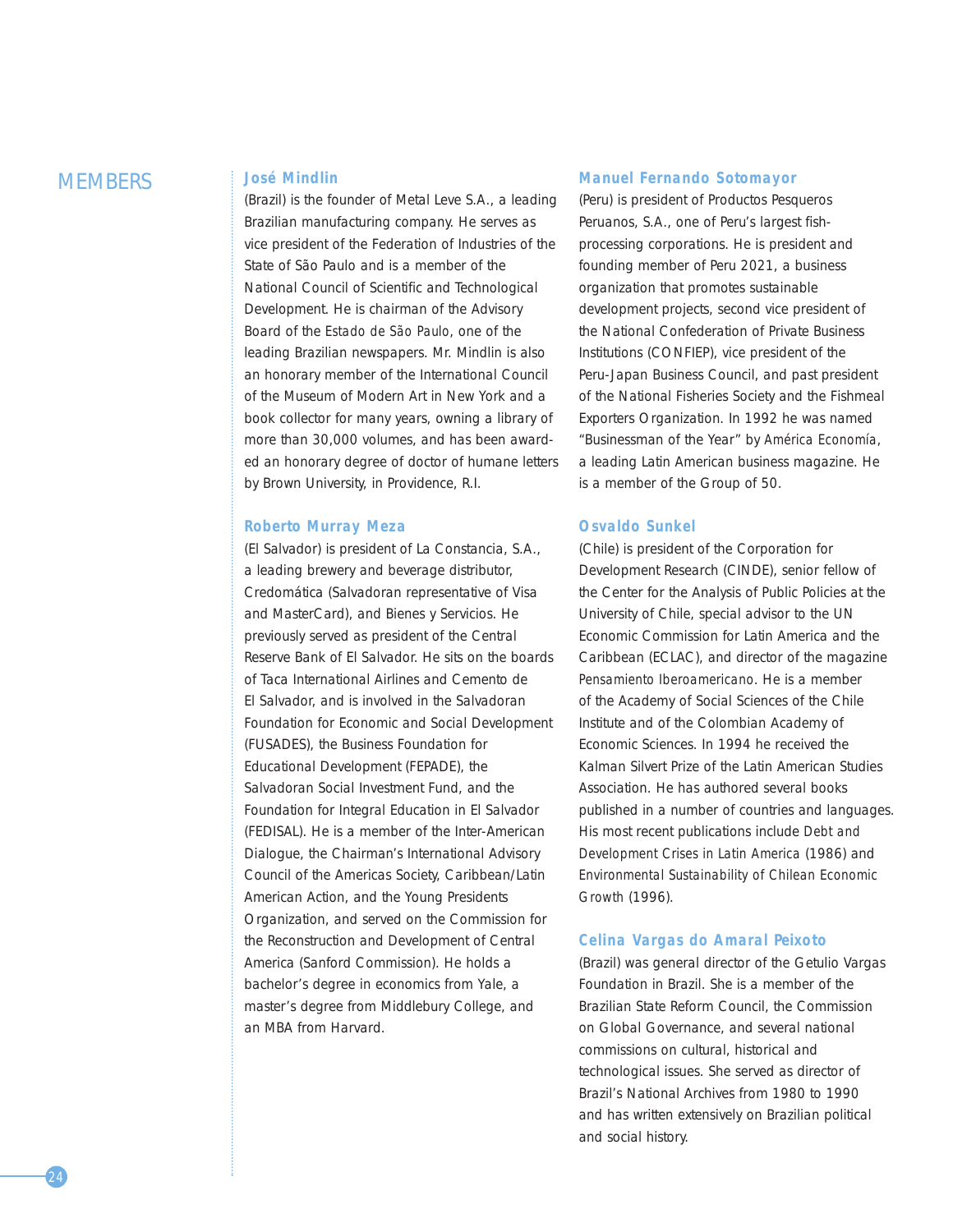

#### **Birdsall, Nancy, David Ross and Richard Sabot.**

1997. "Education, Growth, and Inequality" in *Pathways to Growth: Comparing East Asia and Latin America*. Nancy Birdsall and Frederick Jaspersen (eds.). Washington, D.C.: Inter-American Development Bank.

**Economic Commission for Latin America and the Caribbean (ECLAC) and UNESCO Office for Latin America and the Caribbean.** 1992. *Education and Knowledge: Basic Pillars of Changing Production Patterns with Social Equity*. Santiago, Chile: ECLAC. (Also available in Spanish.)

**Inter-American Development Bank.** 1996. "Education: The Dynamics of a Public Monopoly," in *Economic and Social Progress in Latin America*, *1996 Report*. Washington, D.C.: Inter-American Development Bank, chapter 4. (Also available in Spanish.)

**Lockheed, Marlaine E., Adriaan M. Verspoor and associates.** 1991. I*mproving Primary Education in Developing Countries*. London: Oxford University Press.

**Organization of American States.** 1998. *Education in the Americas: Quality and Equity in the Globalization Process.* Washington, D.C.: Organization of American States. (Also available in Spanish.)

**Puryear, Jeffrey** (ed.). 1997. *Partners for Progress: Education and the Private Sector in Latin America and the Caribbean (Second Edition)*. Washington, D.C.: Inter-American Dialogue, Chairman's Advisory Council of the Americas Society, and Latin American Business Council (CEAL). (Also available in Spanish.)

**Schultz, Theodore.** 1961. "Investment in Human Capital." *American Economic Review* 51 (March).

**The World Bank.** 1995. *Priorities and Strategies for Education: A World Bank Review*. Washington, D.C.: The World Bank. (Also available in Spanish.)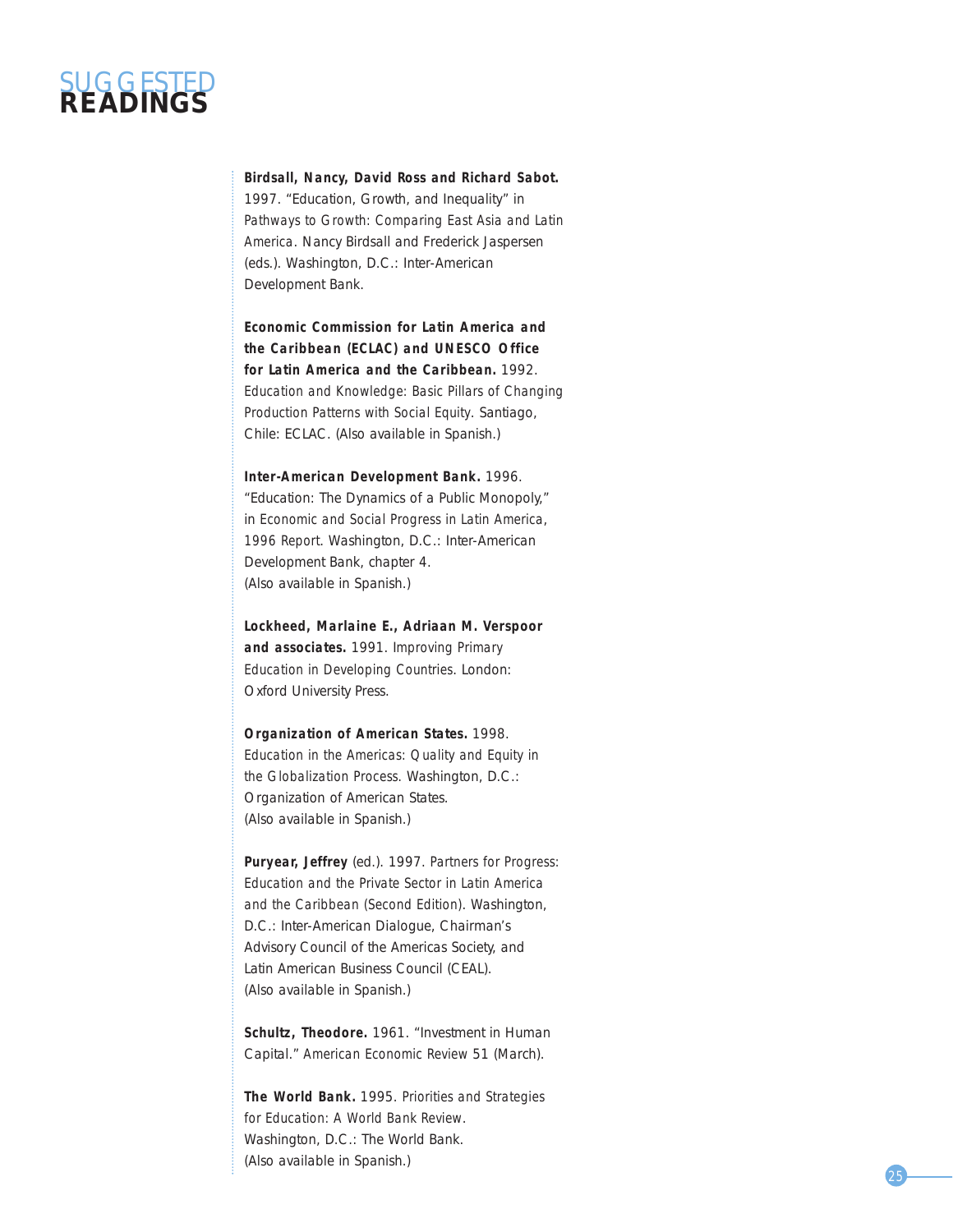## PREAL **OCCASIONAL PAPERS**

All papers in this series are available in Spanish and Portuguese, and most are available in English. They can be accessed through the PREAL web page at http://www.preal.cl.

**No. 1.** Robert G. Myers. "Preschool Education in Latin America."

**No. 2.** Robert E. Slavin. "Salas de Clase Efectivas, Escuelas Efectivas: Plataforma de Investigación para una Reforma Educativa en América Latina."

**No. 3.** Diane Ravitch. "National Standards In Education: A 'State of the Practice'" (a summary of Diane Ravitch, *National Standards in American Education: A Citizen's Guide*, Washington, D.C.: The Brookings Institution, 1995; summary prepared by Nancy Morrison.)

**No. 4.** David N. Wilson. "Reform of Vocational and Technical Education in Latin America."

**No. 5.** Cecilia Braslavsky and Gustavo Cosse. "Las Actuales Reformas Educativas en América Latina: Cuatro Actores, Tres Lógicas y Ocho Tensiones."

**No. 6.** Gloria Calvo. "Enseñanza y Aprendizaje: En Busca de Nuevas Rutas."

**No. 7.** Jeffrey M. Puryear. "Education in Latin America: Problems and Challenges."

**No. 8.** Cristián Cox. "Education Reform in Chile: Context, Content and Implementation."

**No. 9.** E. Mark Hanson. "Educational Decentralization: Issues and Challenges."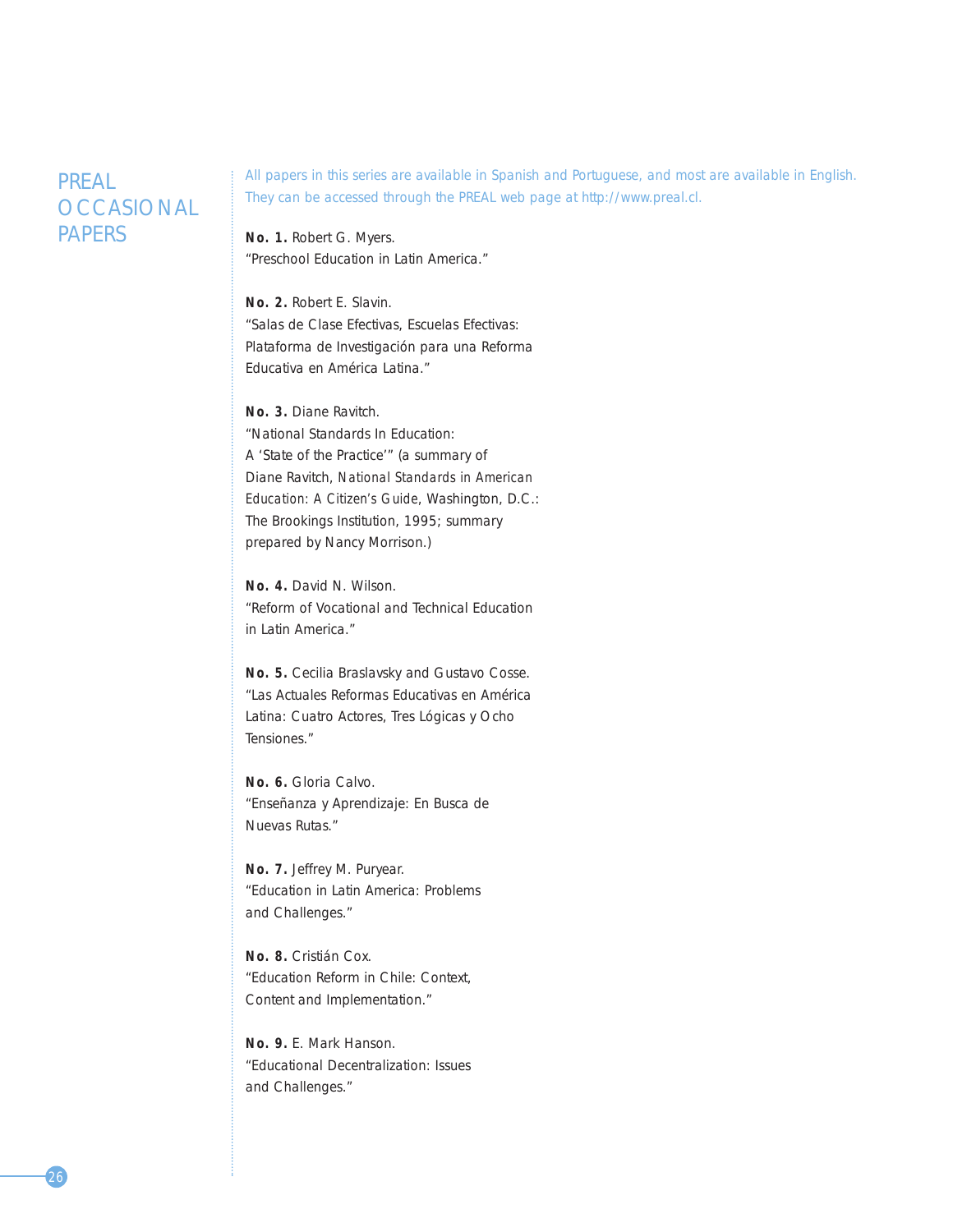

#### **The Partnership for Educational Revitalization**

**in the Americas (PREAL)** is a hemispheric partnership of public- and private-sector organizations seeking to promote informed debate on policy alternatives, identify and disseminate best education practices emerging in the region and elsewhere, and monitor progress toward improving education policy. PREAL is jointly managed by the Inter-American Dialogue, based in Washington, D.C., and the Corporation for Development Research (CINDE) in Santiago, Chile. It includes actors from civil society, governments, universities, political leaders, the business community, international organizations, and churches.

**PREAL** is a response to the growing importance of education to economic growth and social development. Open economies, democratic politics, and decentralized government have placed new demands on schools, requiring that they produce a flexible work force, foster technological change, prepare people for democratic citizenship, and expand social opportunities.

**PREAL** seeks to help improve the quality and equity of education in Latin America and the Caribbean by promoting better education policy. It pursues three intermediate objectives:

- 1) **build public- and private-sector support for educational reform;**
- 2) **strengthen public- and private-sector organizations working for educational improvement; and**
- 3) **identify and disseminate best education policies and practices.**

**PREAL** operates through a network of associated centers based in countries throughout Latin America and the Caribbean. They work with key policy and opinion leaders from business, labor, political parties, churches, the media, and government to strengthen public debate on education, and to identify promising policy options for reform.

**PREAL** receives financial support from the U.S. Agency for International Development, the Canadian International Development Research Centre, the Inter-American Development Bank, and the GE Fund. Through its associated centers, PREAL also receives support at the national level from a variety of public and private institutions.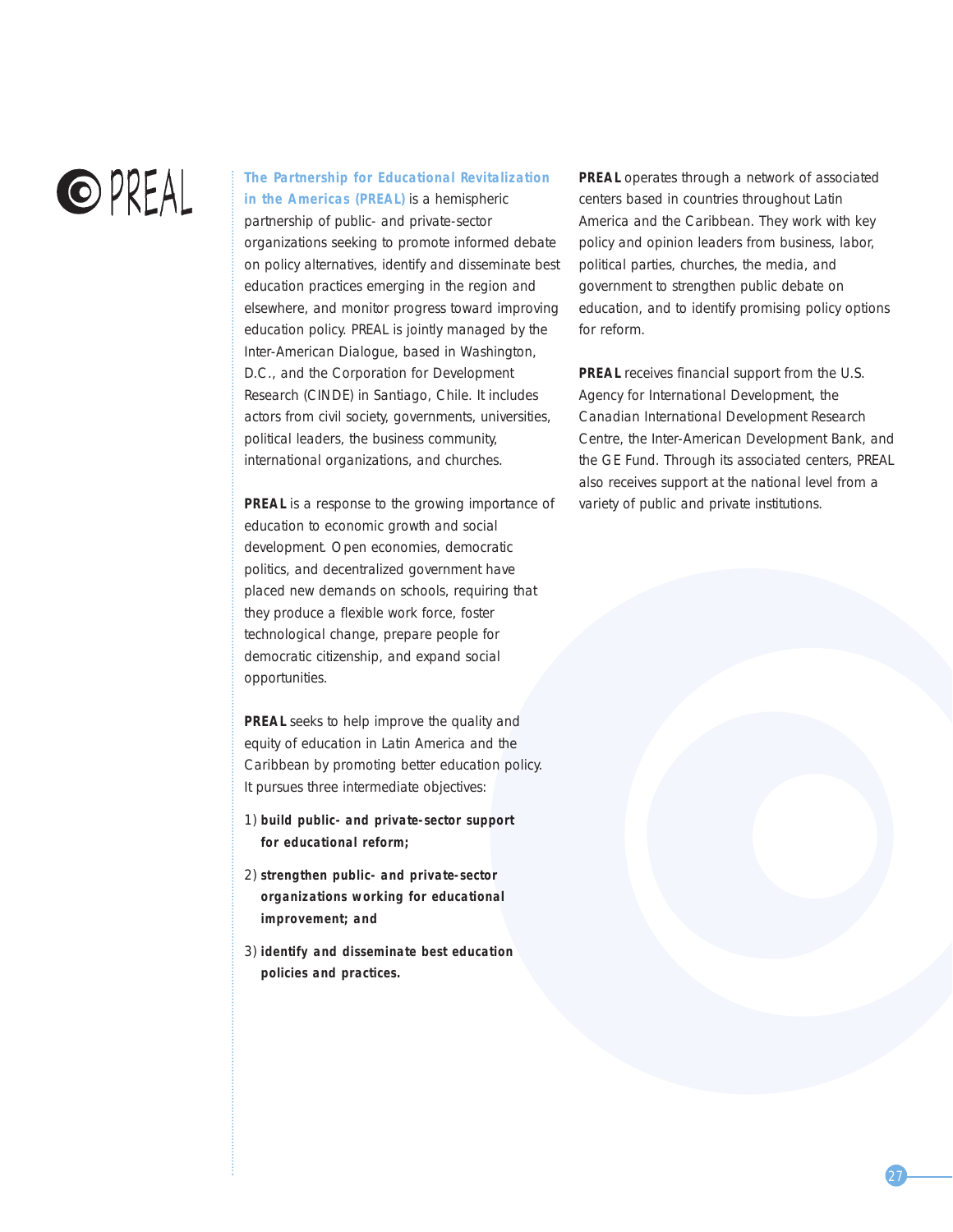